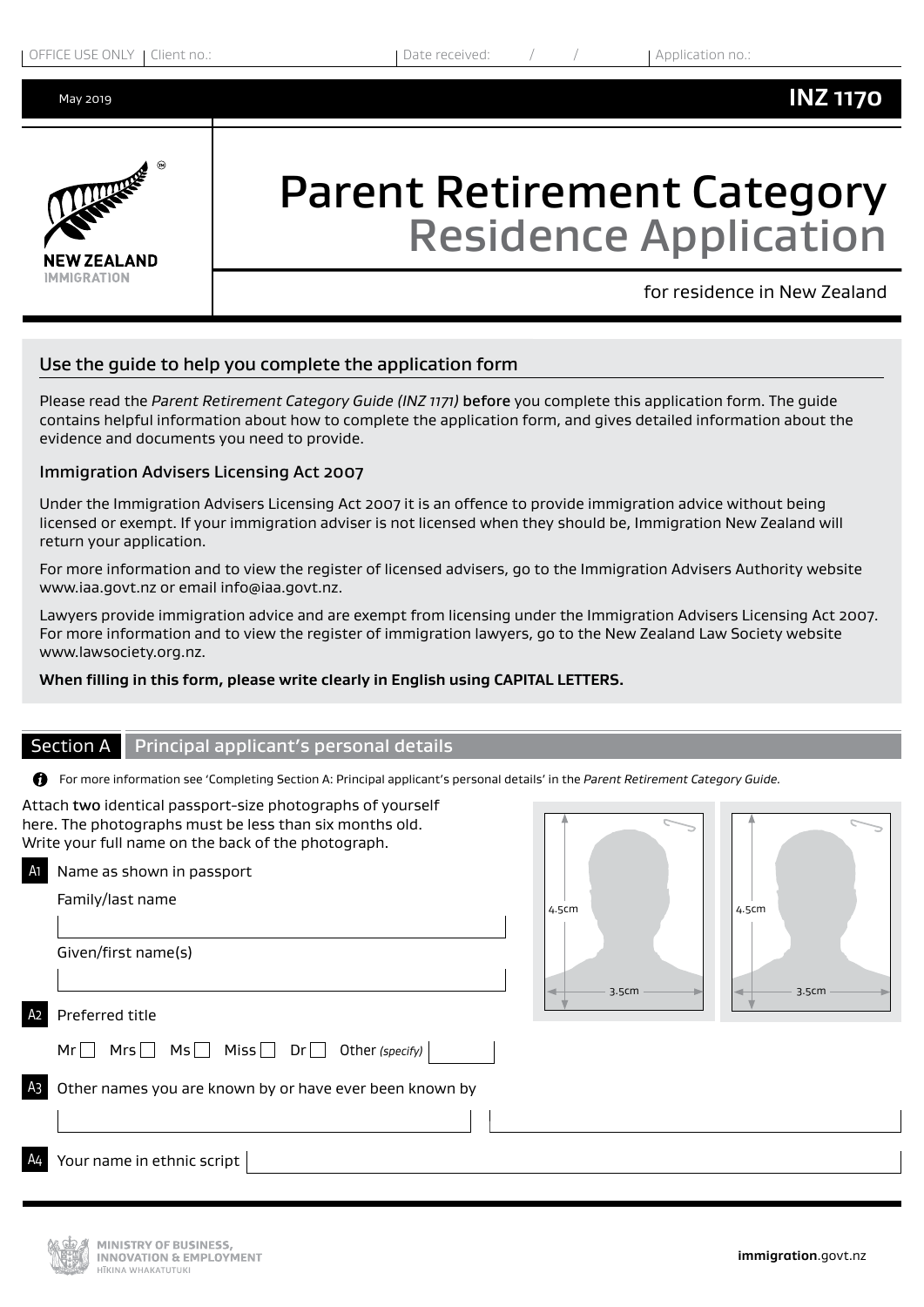When filling in this form, please write clearly using CAPITAL LETTERS.

| A <sub>5</sub>  | Gender □ Male □ Female                                                                                             |                                                                                                                                                                                | A6 Date of birth   DIDJLMIMILY IY IY IY              |         |                              |
|-----------------|--------------------------------------------------------------------------------------------------------------------|--------------------------------------------------------------------------------------------------------------------------------------------------------------------------------|------------------------------------------------------|---------|------------------------------|
| A7              | Town/city of birth                                                                                                 |                                                                                                                                                                                |                                                      |         |                              |
|                 | Country of birth                                                                                                   |                                                                                                                                                                                |                                                      |         |                              |
| A <sub>8</sub>  | Other citizenships you hold                                                                                        |                                                                                                                                                                                |                                                      |         |                              |
| A9              | Partnership status                                                                                                 | $\Box$ Married/in civil union<br>Separated                                                                                                                                     | $\Box$ Never married/never in civil union<br>Engaged | Widowed | Partner/De facto<br>Divorced |
|                 | <b>Your documents</b>                                                                                              |                                                                                                                                                                                |                                                      |         |                              |
| A <sub>10</sub> | Name of issuing authority                                                                                          | Provide details of your birth certificate. Birth certificate number                                                                                                            |                                                      | .       |                              |
| A11             | Country                                                                                                            | Provide details of your taxation number (if you have one). Taxation number<br><u> 1980 - Jan Barat, martin a</u>                                                               |                                                      |         |                              |
| A12             | Country                                                                                                            | Provide your social security number (if you have one). Social security number<br><u> 1989 - Jan Barbara Barbara, manazarta da </u>                                             |                                                      |         |                              |
| A13             |                                                                                                                    | Provide details of all the passports you currently hold.                                                                                                                       |                                                      |         |                              |
|                 | Passport 1                                                                                                         |                                                                                                                                                                                |                                                      |         |                              |
|                 | Number                                                                                                             | Country<br>$\mathbf{r}$ and $\mathbf{r}$ and $\mathbf{r}$ and $\mathbf{r}$                                                                                                     |                                                      |         |                              |
|                 | Name as shown in passport                                                                                          |                                                                                                                                                                                |                                                      |         |                              |
|                 | Family/last name                                                                                                   |                                                                                                                                                                                | Given/first name(s)                                  |         |                              |
|                 |                                                                                                                    | Expiry date $\left\lfloor \frac{D + D -  W  +  W  +  V  +  V  +  V }{D + D} \right\rfloor$ Place of issue $\left\lfloor \frac{D +  W  +  W  +  V  +  V }{D + D} \right\rfloor$ |                                                      |         |                              |
|                 | Passport 2                                                                                                         |                                                                                                                                                                                |                                                      |         |                              |
|                 | Number                                                                                                             |                                                                                                                                                                                |                                                      |         |                              |
|                 | Name as shown in passport                                                                                          |                                                                                                                                                                                |                                                      |         |                              |
|                 | Family/last name                                                                                                   |                                                                                                                                                                                | Given/first name(s)                                  |         |                              |
|                 | Expiry date $\boxed{\text{p}_{12}$ $\text{p}_{12}$ $\text{p}_{13}$ $\text{p}_{14}$ $\text{p}_{12}$ $\text{p}_{13}$ | Place of issue                                                                                                                                                                 |                                                      |         |                              |
|                 | Passport 3                                                                                                         |                                                                                                                                                                                |                                                      |         |                              |
|                 | Number                                                                                                             |                                                                                                                                                                                |                                                      |         |                              |
|                 | Name as shown in passport                                                                                          |                                                                                                                                                                                |                                                      |         |                              |
|                 | Family/last name                                                                                                   |                                                                                                                                                                                | Given/first name(s)                                  |         |                              |
|                 |                                                                                                                    |                                                                                                                                                                                |                                                      |         |                              |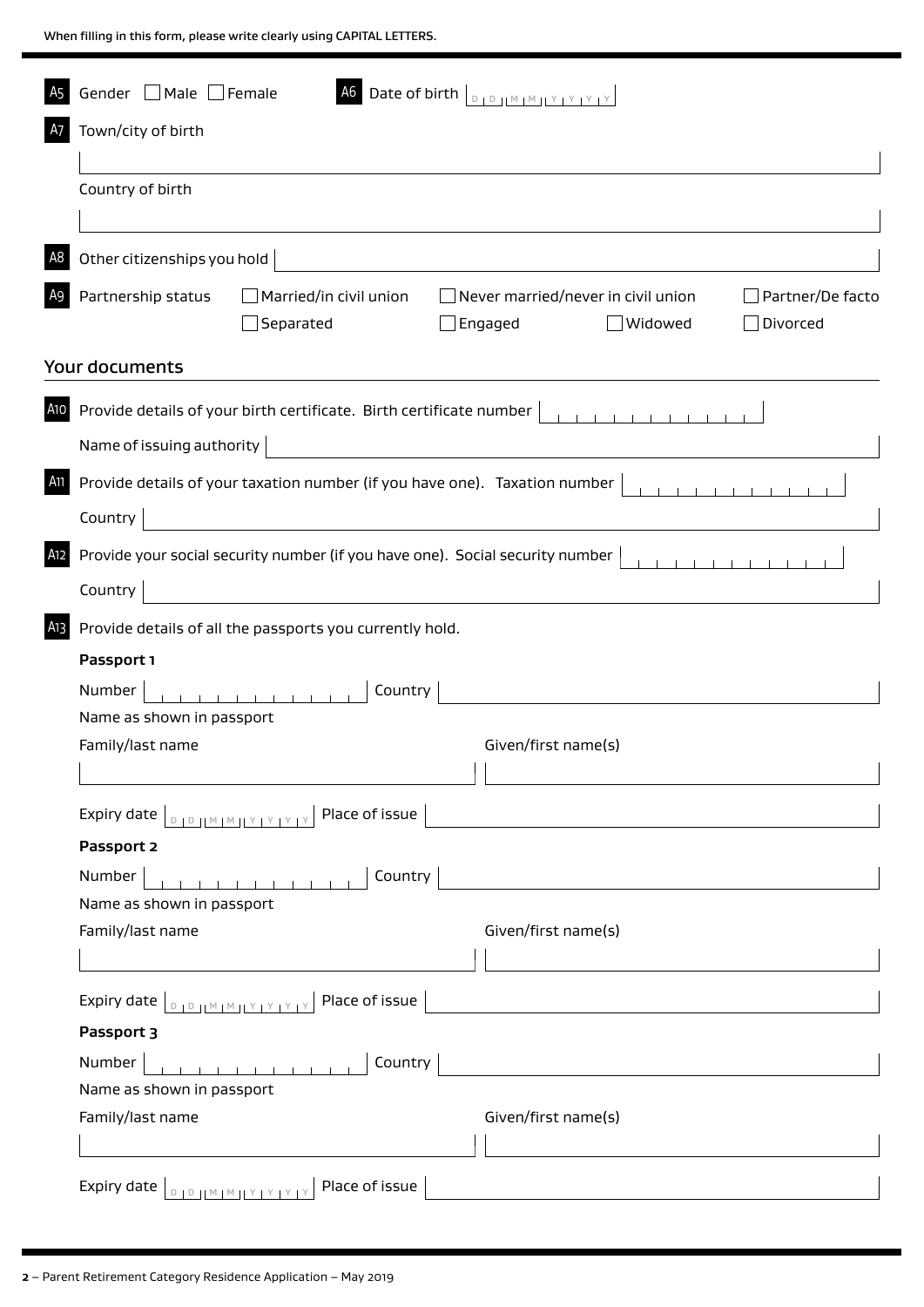## Section B Contact details

|                | Use both English and your own language where required.                                                                                                                                  |
|----------------|-----------------------------------------------------------------------------------------------------------------------------------------------------------------------------------------|
| Ø              | For more information see 'Completing Section B: Contact details' in the Parent Retirement Category Guide.                                                                               |
| <b>B</b> 1     | Your residential address and contact details in your home country.                                                                                                                      |
|                | Address                                                                                                                                                                                 |
|                |                                                                                                                                                                                         |
|                | Telephone (daytime)  <br>Telephone (evening)                                                                                                                                            |
|                | Email<br>Fax                                                                                                                                                                            |
| B <sub>2</sub> | Name and address for communication about this application.                                                                                                                              |
|                | Same as address at $ {\bf B} $ , or $\Box$ Other                                                                                                                                        |
|                | Name of contact person                                                                                                                                                                  |
|                |                                                                                                                                                                                         |
|                | Organisation name (if applicable) and address                                                                                                                                           |
|                |                                                                                                                                                                                         |
|                | New Zealand Business Number (for New Zealand businesses only)<br>For help search: www.nzbn.govt.nz                                                                                      |
|                | Telephone (evening)<br>Telephone (daytime)                                                                                                                                              |
|                | Email<br>Fax                                                                                                                                                                            |
| B <sub>3</sub> | Do you authorise the person stated at $\boxed{B2}$ to act on your behalf? $\Box$ Yes $\Box$ No                                                                                          |
| <b>B4</b>      | Do you authorise all other licensed immigration advisers or persons exempt from licensing who work for the<br>organisation named at $\boxed{12}$ to act on your behalf (if applicable)? |
|                | $\Box$ Yes Note: the person identified at $\vert$ B2 $\vert$ will receive all communication from Immigration New Zealand.                                                               |
|                | $\Box$ No Only the person indicated at $\boxed{B2}$ may act on my behalf.                                                                                                               |
| B5             | Have you received immigration advice on this application?                                                                                                                               |
| U              | You can find a definition of immigration advice at www.immigration.govt.nz/advice.                                                                                                      |
|                | Yes Make sure that your immigration adviser completes Section L: Immigration adviser's details. Go to $ 85 $ .                                                                          |
|                | $\Box$ No                                                                                                                                                                               |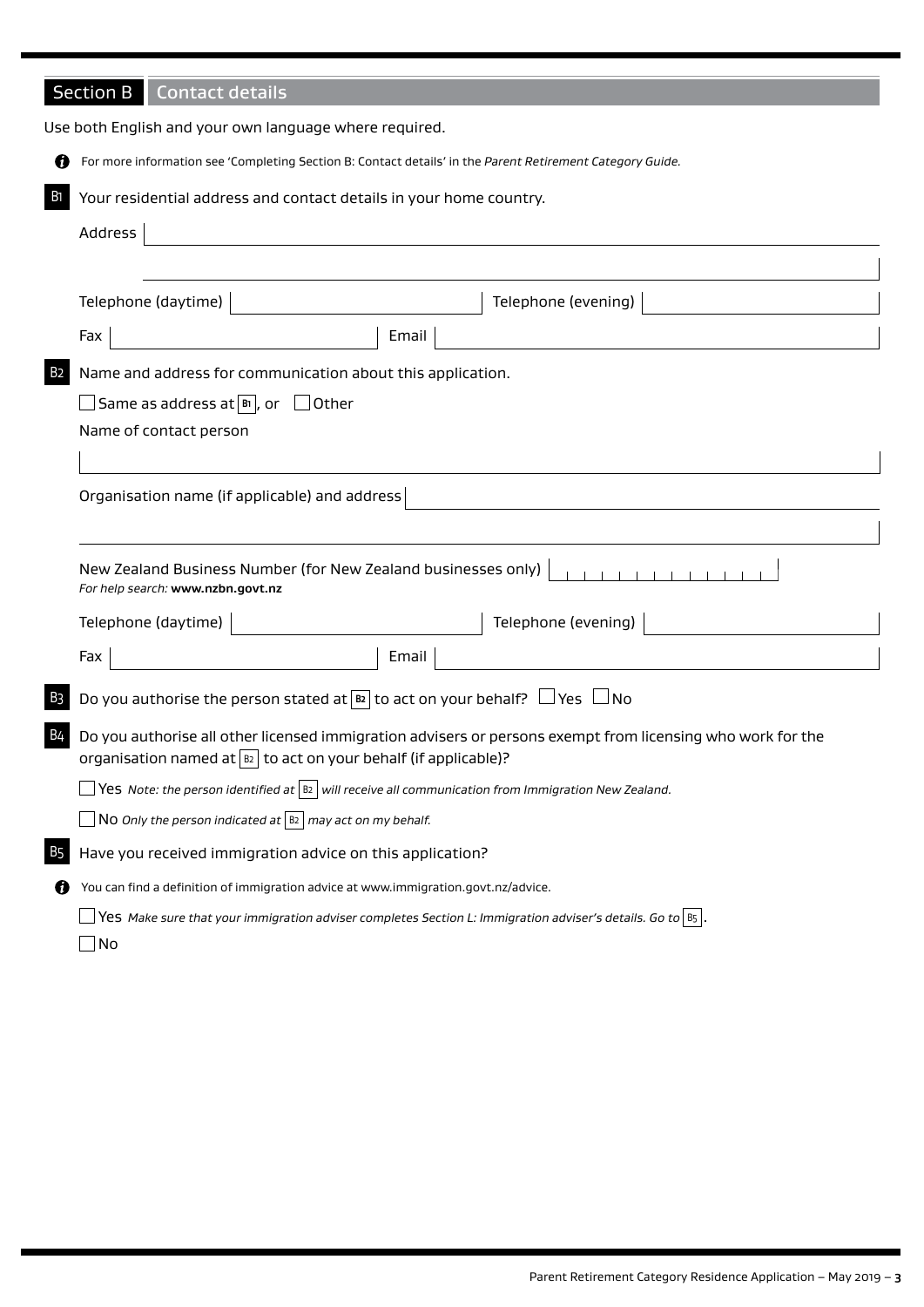#### Section C Your family

In this section, please give details of ALL your family. It is not necessary to list deceased family members.

For more information, see 'Completing Section C: Your family' in the *Parent Retirement Category Guide*.

C1 Please give your parents' details. Include both biological and adoptive parents, if applicable. If your parents are deceased, give details of legal guardians (if any), and/or grandparents.

| Full name | Gender<br>(M/F) | Date of birth<br>(DD/MM/YYYY) | Partnership status<br>(e.g. single, married,<br>partner/de facto, etc.) | Country of residence |
|-----------|-----------------|-------------------------------|-------------------------------------------------------------------------|----------------------|
|           |                 |                               |                                                                         |                      |
|           |                 |                               |                                                                         |                      |
|           |                 |                               |                                                                         |                      |
|           |                 |                               |                                                                         |                      |

C2 Please give the details of your brothers and sisters. Include half-, step-, and adopted brothers and sisters.

| Full name | Gender<br>(M/F) | Date of birth<br>(DD/MM/YYYY) | Partnership status<br>(e.g. single, married,<br>partner/de facto, etc.) | Country of residence |
|-----------|-----------------|-------------------------------|-------------------------------------------------------------------------|----------------------|
|           |                 |                               |                                                                         |                      |
|           |                 |                               |                                                                         |                      |
|           |                 |                               |                                                                         |                      |
|           |                 |                               |                                                                         |                      |
|           |                 |                               |                                                                         |                      |
|           |                 |                               |                                                                         |                      |
|           |                 |                               |                                                                         |                      |
|           |                 |                               |                                                                         |                      |

C3 Do you have any children? This includes biological children, adopted children, and step-children from previous marriages/relationships.

Yes. *Provide details below.*

No. *Go to Section D: Your partner.*

| Full name | Gender<br>(M/F) | Date of birth<br>(DD/MM/YYYY) | Partnership status<br>(e.g. single, married,<br>partner/de facto, etc.) | Country of residence |
|-----------|-----------------|-------------------------------|-------------------------------------------------------------------------|----------------------|
|           |                 |                               |                                                                         |                      |
|           |                 |                               |                                                                         |                      |
|           |                 |                               |                                                                         |                      |
|           |                 |                               |                                                                         |                      |
|           |                 |                               |                                                                         |                      |
|           |                 |                               |                                                                         |                      |
|           |                 |                               |                                                                         |                      |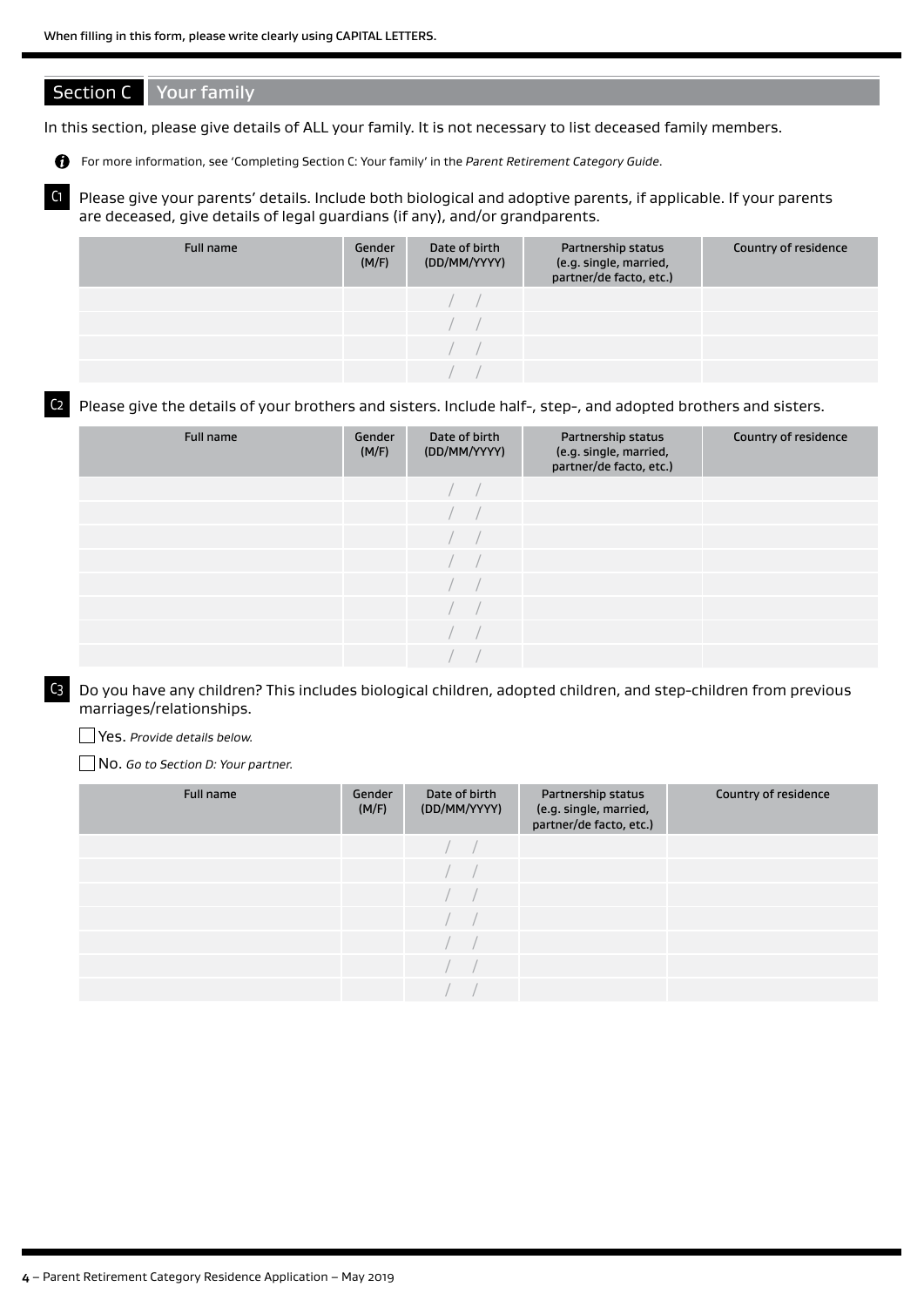## Section D Your partner

|                  | All principal applicants who have ticked 'Married/in civil union', 'Partner' or 'Engaged' at  49   must complete<br>this section with their partner's personal details, whether or not the partner is included in this application.<br>If you do not have a partner, go to Section E: Additional details. |
|------------------|-----------------------------------------------------------------------------------------------------------------------------------------------------------------------------------------------------------------------------------------------------------------------------------------------------------|
| ø                | For more information see 'Completing Section D: Your partner' in the Parent Retirement Category Guide.                                                                                                                                                                                                    |
| D <sub>1</sub>   | Do you meet the minimum requirements for the recognition of a partnership? Thes T No Go to $\mathfrak{p}_3$                                                                                                                                                                                               |
| D <sub>2</sub>   | List the evidence you are providing to show that you meet the minimum requirements for the recognition<br>of a partnership.                                                                                                                                                                               |
|                  |                                                                                                                                                                                                                                                                                                           |
| D <sub>3</sub>   | Is your partner included in your residence application? $\Box$ Yes $\Box$ No                                                                                                                                                                                                                              |
| D4               | Attach two recent passport-size photographs of your partner<br>here. The photographs must be less than six months old. Write<br>your partner's full name on the back of the photographs.<br>Your partner's name as shown in passport<br>Family/last name<br>4.5cm<br>4.5cm                                |
|                  | Given/first name(s)<br>3.5cm<br>3.5cm                                                                                                                                                                                                                                                                     |
| D <sub>5</sub>   | Partner's preferred title<br>$Mrs$ $Mss$ $Nis$ $Dr$<br>Other (please specify)<br>Mr                                                                                                                                                                                                                       |
|                  | Other names your partner is known by or has ever been known by                                                                                                                                                                                                                                            |
|                  | Partner's name in ethnic script                                                                                                                                                                                                                                                                           |
| D8               | Partner's gender   Male Female<br><b>D9</b> Partner's date of birth $\vert_{\mathbb{D}_1\mathbb{D}_1\ \mathbb{M}_1\mathbb{M}_1\ \mathbb{Y}_1\mathbb{Y}_1\ \mathbb{Y}_1\mathbb{Y}_1}$                                                                                                                      |
| D <sub>1</sub> O | Partner's town/city of birth                                                                                                                                                                                                                                                                              |
|                  | Partner's country of birth                                                                                                                                                                                                                                                                                |
|                  | Your partner's documents                                                                                                                                                                                                                                                                                  |
| D11              | Your partner's birth certificate number                                                                                                                                                                                                                                                                   |
|                  | Name of issuing authority                                                                                                                                                                                                                                                                                 |
| D12              | Your partner's taxation number (if they have one)                                                                                                                                                                                                                                                         |
|                  | Taxation number<br>Country<br>$\begin{array}{cccccccccccccc} 1 & 1 & 1 & 1 & 1 & 1 & 1 & 1 \end{array}$                                                                                                                                                                                                   |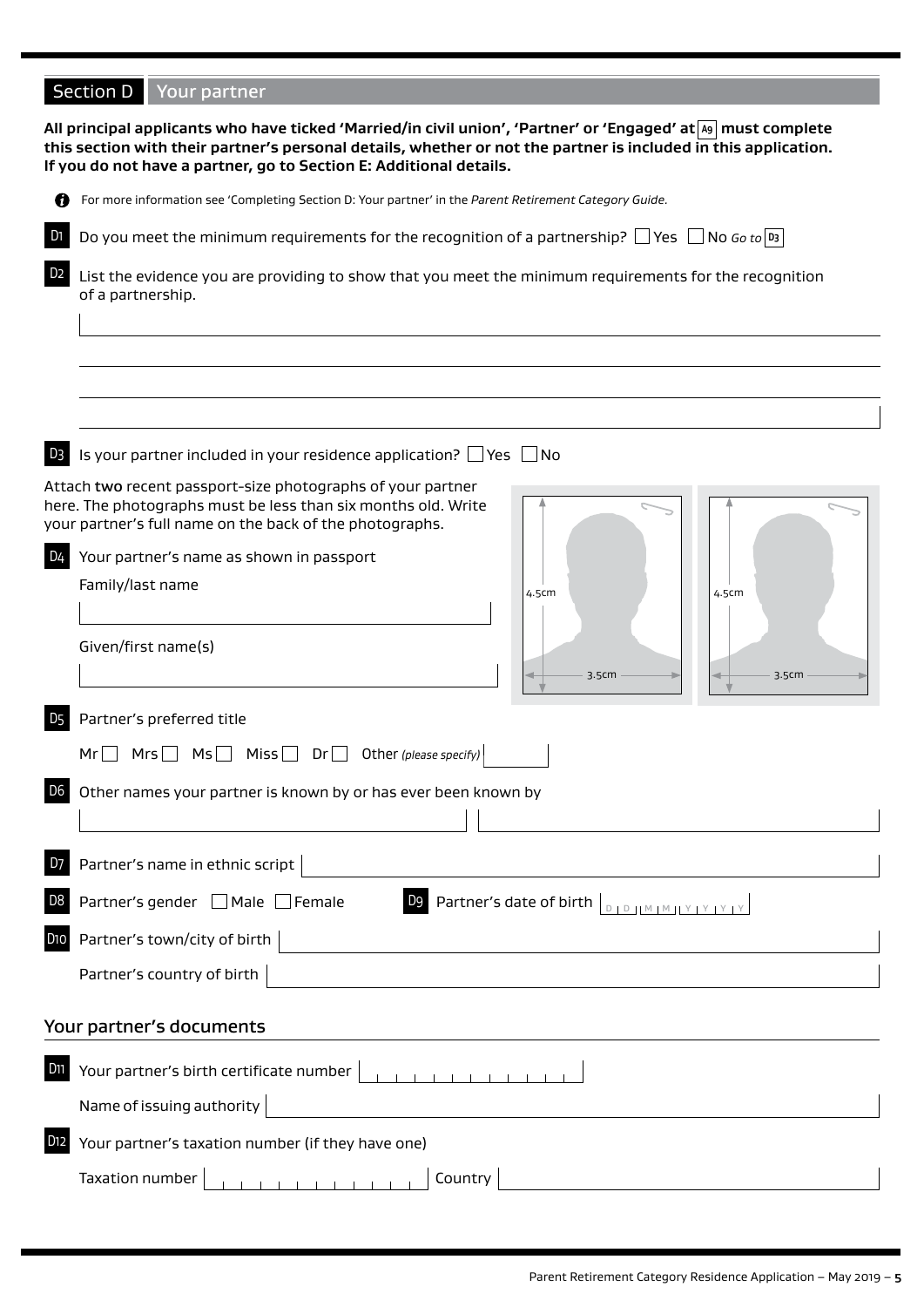| D13 I<br>Provide your partner's social security number (if they have one).                                                                                                                                                                                                                                                                                                                                                             |                                                                                                                      |
|----------------------------------------------------------------------------------------------------------------------------------------------------------------------------------------------------------------------------------------------------------------------------------------------------------------------------------------------------------------------------------------------------------------------------------------|----------------------------------------------------------------------------------------------------------------------|
| .<br>Social security number                                                                                                                                                                                                                                                                                                                                                                                                            | Country                                                                                                              |
| D14<br>Provide details of all the passports your partner currently holds.                                                                                                                                                                                                                                                                                                                                                              |                                                                                                                      |
| Passport 1                                                                                                                                                                                                                                                                                                                                                                                                                             |                                                                                                                      |
| Country<br>Number                                                                                                                                                                                                                                                                                                                                                                                                                      |                                                                                                                      |
| Name as shown in passport                                                                                                                                                                                                                                                                                                                                                                                                              |                                                                                                                      |
| Family/last name                                                                                                                                                                                                                                                                                                                                                                                                                       | Given/first name(s)                                                                                                  |
|                                                                                                                                                                                                                                                                                                                                                                                                                                        |                                                                                                                      |
| Place of issue $ $<br>Expiry date $\boxed{D + D +  M  +  M  +  Y  +  Y  +  Y }$                                                                                                                                                                                                                                                                                                                                                        | <u> 1980 - Jan Stein Stein Stein Stein Stein Stein Stein Stein Stein Stein Stein Stein Stein Stein Stein Stein S</u> |
| Passport 2                                                                                                                                                                                                                                                                                                                                                                                                                             |                                                                                                                      |
| Country<br>Number                                                                                                                                                                                                                                                                                                                                                                                                                      |                                                                                                                      |
| Name as shown in passport                                                                                                                                                                                                                                                                                                                                                                                                              |                                                                                                                      |
| Family/last name                                                                                                                                                                                                                                                                                                                                                                                                                       | Given/first name(s)                                                                                                  |
|                                                                                                                                                                                                                                                                                                                                                                                                                                        |                                                                                                                      |
| Expiry date $\left\lfloor \frac{D + D +  M  +  N  +  Y  +  Y }{D + D} \right\rfloor$ Place of issue                                                                                                                                                                                                                                                                                                                                    |                                                                                                                      |
| Passport 3                                                                                                                                                                                                                                                                                                                                                                                                                             |                                                                                                                      |
| Country<br>Number                                                                                                                                                                                                                                                                                                                                                                                                                      |                                                                                                                      |
| Name as shown in passport                                                                                                                                                                                                                                                                                                                                                                                                              |                                                                                                                      |
| Family/last name                                                                                                                                                                                                                                                                                                                                                                                                                       | Given/first name(s)                                                                                                  |
|                                                                                                                                                                                                                                                                                                                                                                                                                                        |                                                                                                                      |
| Expiry date $\left[\begin{array}{c c} 0 & 0 & \text{if } 0 & \text{if } 0 & \text{if } 0 & \text{if } 0 & \text{if } 0 & \text{if } 0 & \text{if } 0 & \text{if } 0 & \text{if } 0 & \text{if } 0 & \text{if } 0 & \text{if } 0 & \text{if } 0 & \text{if } 0 & \text{if } 0 & \text{if } 0 & \text{if } 0 & \text{if } 0 & \text{if } 0 & \text{if } 0 & \text{if } 0 & \text{if } 0 & \text{if } 0 & \text{if } 0$<br>Place of issue |                                                                                                                      |

**In the following questions, please give details of your partner's entire family, whether they are migrating with you or not. It is not necessary to list deceased family members.**

D15 Give your partner's parents' details. Include both biological and adoptive parents, if applicable. If both parents are deceased, give details of legal guardians (if any), and/or grandparents.

| Full name | Gender<br>(M/F) | Date of birth<br>(DD/MM/YYYY) | Partnership status<br>(e.g. single, married,<br>partner/de facto, etc.) | Country of residence |
|-----------|-----------------|-------------------------------|-------------------------------------------------------------------------|----------------------|
|           |                 |                               |                                                                         |                      |
|           |                 |                               |                                                                         |                      |
|           |                 |                               |                                                                         |                      |
|           |                 |                               |                                                                         |                      |

D16 Give the details of your partner's brothers and sisters. Include half, step and adopted brothers and sisters.

| Full name | Gender<br>(M/F) | Date of birth<br>(DD/MM/YYYY) | Partnership status<br>(e.g. single, married,<br>partner/de facto, etc.) | Country of residence |
|-----------|-----------------|-------------------------------|-------------------------------------------------------------------------|----------------------|
|           |                 |                               |                                                                         |                      |
|           |                 |                               |                                                                         |                      |
|           |                 |                               |                                                                         |                      |
|           |                 |                               |                                                                         |                      |
|           |                 |                               |                                                                         |                      |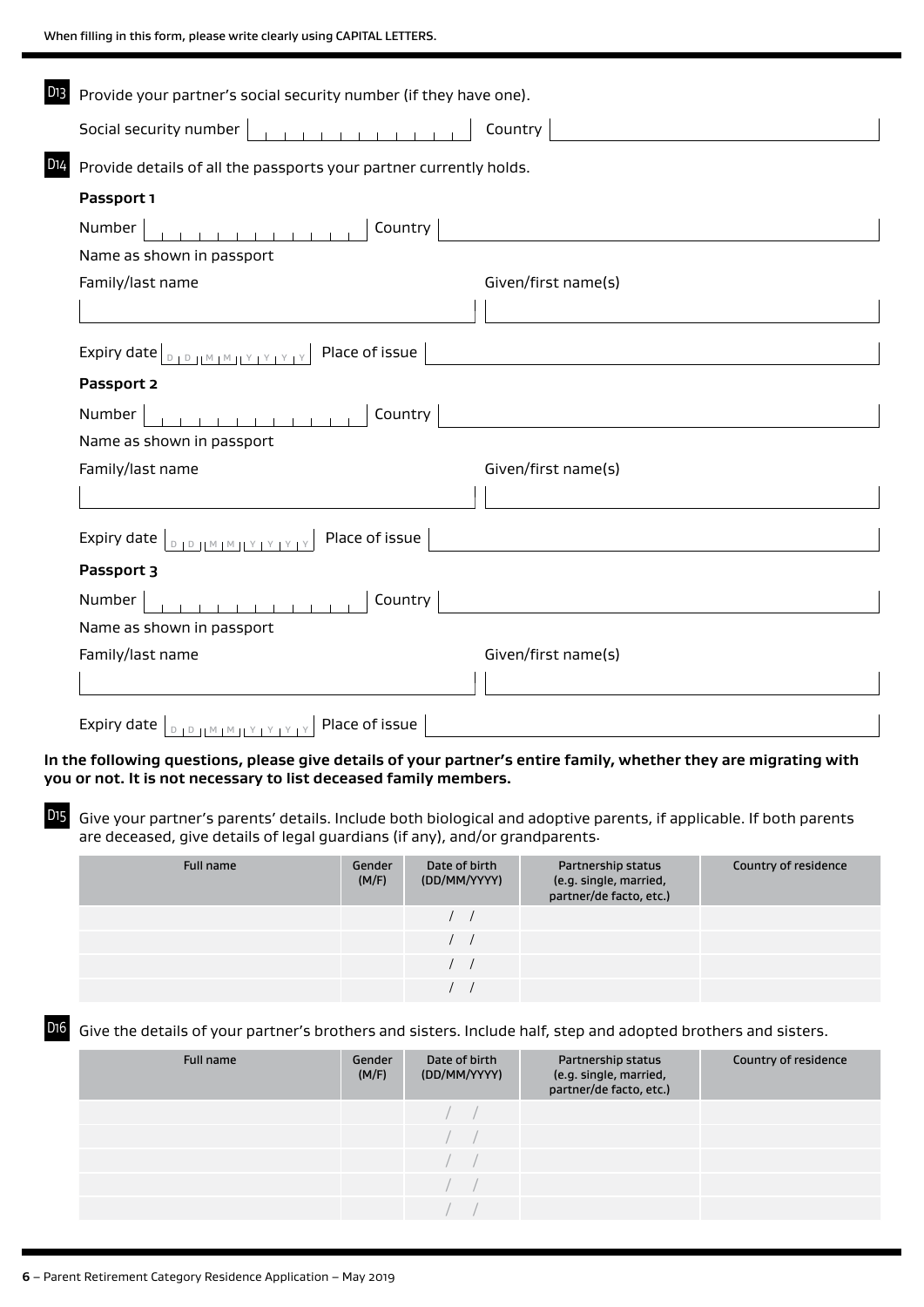D17 Does your partner have any children? This includes biological children, adopted children, and step-children from previous marriages/relationships.

Yes *Provide details below.* No. *Go to Section E: Dependent children.*

| Full name | Gender<br>(M/F) | Date of birth<br>(DD/MM/YYYY) | Partnership status<br>(e.g. single, married,<br>partner/de facto, etc.) | Country of residence |
|-----------|-----------------|-------------------------------|-------------------------------------------------------------------------|----------------------|
|           |                 |                               |                                                                         |                      |
|           |                 |                               |                                                                         |                      |
|           |                 |                               |                                                                         |                      |
|           |                 |                               |                                                                         |                      |

#### Section E | Additional details

The following questions apply to you and your partner, if they are included in this application.

E1 Do you or your partner (if included in this application) have a national identity number, or other unique identifier that was issued to you by any government?

Yes. *Provide details below.* No

| Name of applicant | National identity number/<br>unique identifier |
|-------------------|------------------------------------------------|
|                   |                                                |
|                   |                                                |
|                   |                                                |

Have you or your partner (if included in this application) completed military service in any country?

Yes *Provide information about your/their military service including the dates of your/their military service, your/their position and rank, the unit or units that you/they served in, and your/their role within each unit.*

#### $\Box$ No

| Name of applicant | Date from<br>(DD/MM/YY)                         | Date to<br>(DD/MM/YY)                            | Rank | Unit name or number | Role |
|-------------------|-------------------------------------------------|--------------------------------------------------|------|---------------------|------|
|                   | $\left( \begin{array}{ccc} \end{array} \right)$ |                                                  |      |                     |      |
|                   | $\left( \begin{array}{ccc} \end{array} \right)$ |                                                  |      |                     |      |
|                   |                                                 | $\left  \begin{array}{cccc} \end{array} \right $ |      |                     |      |

List any military identity numbers you/they were given.

| Name of applicant | Military ID number |
|-------------------|--------------------|
|                   |                    |
|                   |                    |
|                   |                    |
|                   |                    |

E3 Are you or your partner (if included in this application) presently subject to military service obligations in any country?

#### $\Box$  Yes

No *If you/they are a citizen of a country in which compulsory military service exists, explain why you/they are exempt from military service.*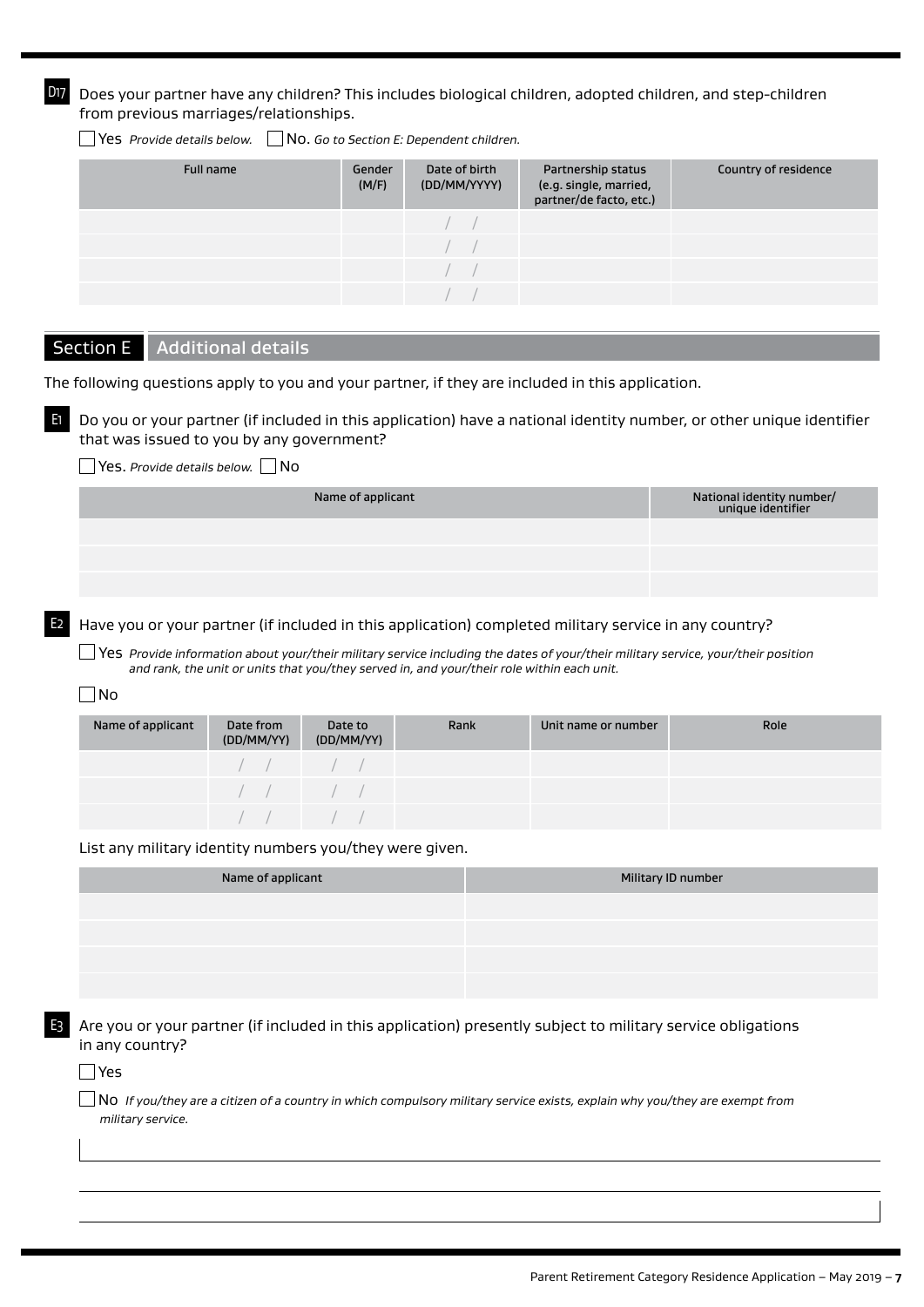|                | Have you or your partner (if included in this application) been associated with any intelligence agency or group,<br>or law enforcement agency?                                                                                                                                |               |                                                                                                                   |                   |
|----------------|--------------------------------------------------------------------------------------------------------------------------------------------------------------------------------------------------------------------------------------------------------------------------------|---------------|-------------------------------------------------------------------------------------------------------------------|-------------------|
|                | Yes Describe how you/they were involved.                                                                                                                                                                                                                                       |               |                                                                                                                   |                   |
|                | No                                                                                                                                                                                                                                                                             |               |                                                                                                                   |                   |
|                |                                                                                                                                                                                                                                                                                |               |                                                                                                                   |                   |
|                |                                                                                                                                                                                                                                                                                |               |                                                                                                                   |                   |
|                |                                                                                                                                                                                                                                                                                |               |                                                                                                                   |                   |
|                |                                                                                                                                                                                                                                                                                |               |                                                                                                                   |                   |
|                | Have you or your partner (if included in this application) been associated with any group or organisation that has<br>used or promoted violence to further their aims?                                                                                                         |               |                                                                                                                   |                   |
|                |                                                                                                                                                                                                                                                                                |               |                                                                                                                   |                   |
|                | Yes Describe how you/they were involved.                                                                                                                                                                                                                                       |               |                                                                                                                   |                   |
|                | $\overline{\phantom{a}}$ No                                                                                                                                                                                                                                                    |               |                                                                                                                   |                   |
|                |                                                                                                                                                                                                                                                                                |               |                                                                                                                   |                   |
|                |                                                                                                                                                                                                                                                                                |               |                                                                                                                   |                   |
|                |                                                                                                                                                                                                                                                                                |               |                                                                                                                   |                   |
|                |                                                                                                                                                                                                                                                                                |               |                                                                                                                   |                   |
|                |                                                                                                                                                                                                                                                                                |               |                                                                                                                   |                   |
|                | <b>Section F</b><br>Character                                                                                                                                                                                                                                                  |               |                                                                                                                   |                   |
| 69             | For more information see 'Completing Section F: Character' in the Parent Retirement Category Guide.                                                                                                                                                                            |               |                                                                                                                   |                   |
|                |                                                                                                                                                                                                                                                                                |               |                                                                                                                   |                   |
| F1.            | Have you provided police certificates for you and your partner (if included in this application) from all countries                                                                                                                                                            |               |                                                                                                                   |                   |
|                |                                                                                                                                                                                                                                                                                |               |                                                                                                                   |                   |
|                |                                                                                                                                                                                                                                                                                |               | in which you (and your partner) have lived for 12 months or more in the last 10 years, and from your country(ies) |                   |
|                | of citizenship?                                                                                                                                                                                                                                                                |               |                                                                                                                   |                   |
|                | $\Box$ Yes $\Box$ No                                                                                                                                                                                                                                                           |               |                                                                                                                   |                   |
|                | List all countries (including all countries of citizenship) that you or your partner (if included in this application)                                                                                                                                                         |               |                                                                                                                   |                   |
| F <sub>2</sub> | have lived in for 12 months or more in the last 10 years. Include countries where your stay has been broken by                                                                                                                                                                 |               |                                                                                                                   |                   |
|                | short departures.                                                                                                                                                                                                                                                              |               |                                                                                                                   |                   |
|                | Applicant name                                                                                                                                                                                                                                                                 | Country       | Date of arrival                                                                                                   | Date of departure |
|                |                                                                                                                                                                                                                                                                                |               | (DD/MM/YY)                                                                                                        | (DD/MM/YY)        |
|                |                                                                                                                                                                                                                                                                                |               |                                                                                                                   |                   |
|                |                                                                                                                                                                                                                                                                                |               |                                                                                                                   |                   |
|                |                                                                                                                                                                                                                                                                                |               |                                                                                                                   |                   |
|                |                                                                                                                                                                                                                                                                                |               |                                                                                                                   |                   |
|                |                                                                                                                                                                                                                                                                                |               |                                                                                                                   |                   |
|                | Have you or your partner (if included in this application) been convicted at any time of any offence, including<br>any driving offence? Please note that this includes any conviction(s) outside of New Zealand subsequently cleared or wiped by<br>'clean slate' legislation. |               |                                                                                                                   |                   |
|                | Yes $\Box$ No                                                                                                                                                                                                                                                                  |               |                                                                                                                   |                   |
|                | Are you or your partner (if included in this application) currently:                                                                                                                                                                                                           |               |                                                                                                                   |                   |
|                |                                                                                                                                                                                                                                                                                |               |                                                                                                                   |                   |
|                | • under investigation                                                                                                                                                                                                                                                          | Yes No        |                                                                                                                   |                   |
|                | • wanted for questioning                                                                                                                                                                                                                                                       | Yes $\Box$ No |                                                                                                                   |                   |
|                | • facing charges<br>for any offence in any country?                                                                                                                                                                                                                            | $Yes \Box No$ |                                                                                                                   |                   |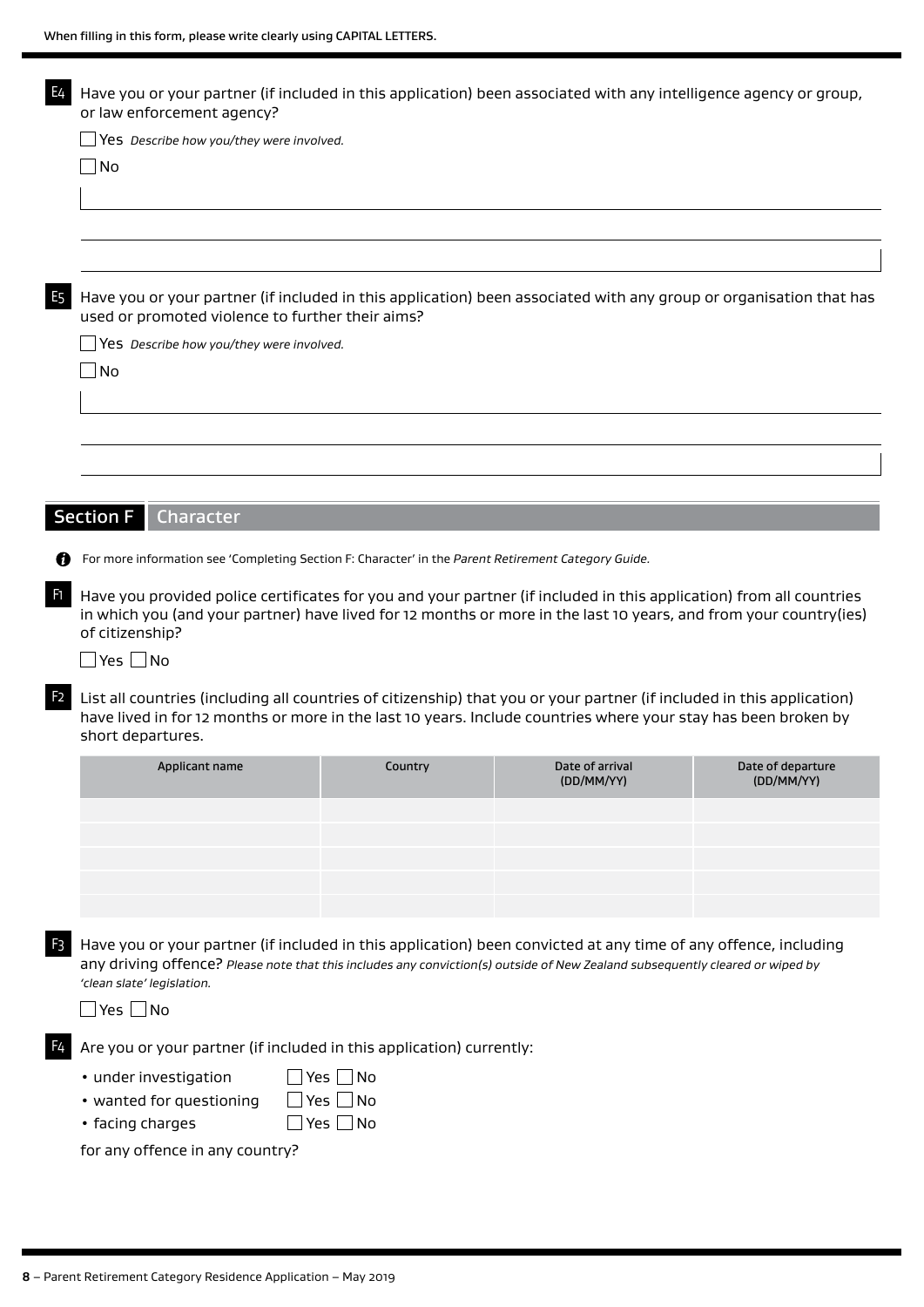| F <sub>5</sub> | Do you or your partner (if included in this application) currently have an outstanding arrest warrant<br>in any country?                                                                                                                                                                                                                                                                                                                                                               |
|----------------|----------------------------------------------------------------------------------------------------------------------------------------------------------------------------------------------------------------------------------------------------------------------------------------------------------------------------------------------------------------------------------------------------------------------------------------------------------------------------------------|
|                | $\Box$ Yes $\Box$ No                                                                                                                                                                                                                                                                                                                                                                                                                                                                   |
| F <sub>6</sub> | Have you or your partner (if included in this application) ever been:                                                                                                                                                                                                                                                                                                                                                                                                                  |
|                | $\exists$ Yes $\Box$ No<br>• excluded<br>Yes $\Box$ No<br>• refused entry<br>$\Box$ Yes $\Box$ No<br>• removed or deported                                                                                                                                                                                                                                                                                                                                                             |
|                | from any country, excluding New Zealand?                                                                                                                                                                                                                                                                                                                                                                                                                                               |
| F7             | Have you or your partner (if included in this application) ever been a member of, or adhered to,<br>any terrorist organisation?<br>$\Box$ Yes $\Box$ No                                                                                                                                                                                                                                                                                                                                |
| F <sub>8</sub> | Have you or your partner (if included in this application) at any time in a public speech or public comments, or<br>public broadcast, or in publicly distributing or publishing a document argued that one race or colour is inherently<br>inferior or superior to another race or colour; or used language intended to encourage hostility or ill will against<br>any person or group of persons on the basis of colour, race, or ethnic or national origins of that person or group? |
|                | $\Box$ Yes $\Box$ No                                                                                                                                                                                                                                                                                                                                                                                                                                                                   |
| F <sub>9</sub> | Have you or your partner (if included in this application) been (or currently are) a member of an organisation or<br>group which had objectives or principles based on hostility against people or groups on the basis of colour, race<br>or ethnic/national origins; or an assumption that persons of a particular race or colour are inherently inferior or<br>superior to other races or colours?                                                                                   |
|                | $\Box$ Yes $\Box$ No                                                                                                                                                                                                                                                                                                                                                                                                                                                                   |
| F10            | Have you or your partner (if included in this application) had (or currently have) an association with, membership<br>of, or involvement with, any government, regime, group or agency that has advocated or committed war crimes,<br>crimes against humanity and/or other gross human rights abuses?                                                                                                                                                                                  |
|                | Yes $\Box$ No                                                                                                                                                                                                                                                                                                                                                                                                                                                                          |
|                | If you have answered yes to any of the questions above give full details. This includes full details of any charges,<br>convictions and the sentence or penalty imposed. Continue on a separate piece of paper if necessary.                                                                                                                                                                                                                                                           |
|                |                                                                                                                                                                                                                                                                                                                                                                                                                                                                                        |
|                |                                                                                                                                                                                                                                                                                                                                                                                                                                                                                        |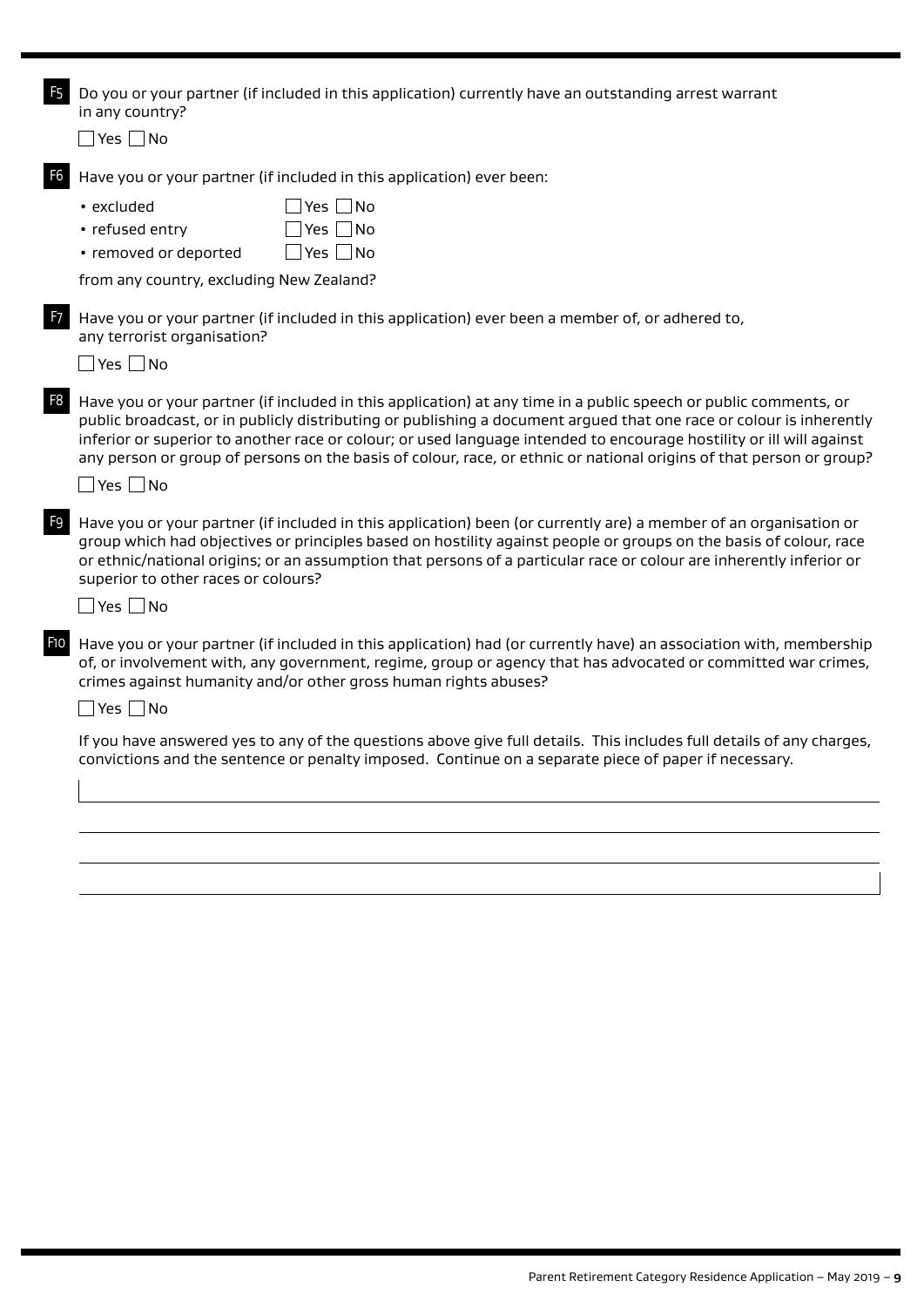|                | <b>Section G</b><br><b>Health</b>                                                                                                                                                                                                                                                                                                                                                 |                     |                                           |
|----------------|-----------------------------------------------------------------------------------------------------------------------------------------------------------------------------------------------------------------------------------------------------------------------------------------------------------------------------------------------------------------------------------|---------------------|-------------------------------------------|
|                | For more information see 'Completing Section G: Health' in the Parent Retirement Category Guide.                                                                                                                                                                                                                                                                                  |                     |                                           |
| G1             | Have you or your partner (if included in this application) submitted a General Medical Certificate (INZ 1007)<br>and Chest X-ray Certificate (INZ 1096) that were completed and dated by a medical practitioner within the last<br>36 months with another Immigration New Zealand application?                                                                                    |                     |                                           |
|                | Yes Provide details in the table below.                                                                                                                                                                                                                                                                                                                                           |                     |                                           |
|                | No You and your partner (if included in this application) must provide a General Medical Certificate (INZ 1007) and Chest X-ray<br>Certificate (INZ 1096). Go to $ 92 $                                                                                                                                                                                                           |                     |                                           |
|                | <b>Full name</b>                                                                                                                                                                                                                                                                                                                                                                  | Type of application | Date application was<br>lodged (dd/mm/yy) |
|                | 1.                                                                                                                                                                                                                                                                                                                                                                                |                     |                                           |
|                | 2.                                                                                                                                                                                                                                                                                                                                                                                |                     | $\left  \quad \right $                    |
|                | If everyone included in the application has submitted medical certificates in the last 36 months you<br>do not need to provide further medical certificates now, unless your health status has deteriorated since<br>your previous medical certificate or chest X-ray certificate was issued. We will tell you if you need any further<br>medical information. $Go to \boxed{62}$ |                     |                                           |
|                | If not everyone included in the application has submitted a medical certificate and chest X-ray certificate that<br>were completed and dated by a medical practitioner within the last 36 months, they will have to provide these<br>certificates as part of the application. Go to $ G_2 $                                                                                       |                     |                                           |
| G <sub>2</sub> | Do you or your partner (if included in this application) require, or are likely to require, dialysis treatment<br>in the immediate future?                                                                                                                                                                                                                                        |                     |                                           |
|                | $\Box$ Yes $\Box$ No                                                                                                                                                                                                                                                                                                                                                              |                     |                                           |
| G3             | Do you or your partner (if included in this application) have tuberculosis (TB)? $\Box$ Yes $\Box$ No                                                                                                                                                                                                                                                                             |                     |                                           |
| G4             | Do you or your partner (if included in this application) have severe haemophilia? $\Box$ Yes $\Box$ No                                                                                                                                                                                                                                                                            |                     |                                           |
| G5             | Do you or your partner (if included in this application) have a physical, intellectual, cognitive and/or sensory<br>incapacity that requires full-time care, including care in the community?                                                                                                                                                                                     |                     |                                           |
|                | N <sub>O</sub><br>Yes                                                                                                                                                                                                                                                                                                                                                             |                     |                                           |
|                | If you answered Yes to any of the questions in $\alpha$ to $\alpha$ , you must provide an explanation below of your, or your<br>partner's, medical condition(s). If, having considered your explanation, we assess that your or your partner's<br>medical condition is one for which a medical waiver cannot be granted, your application cannot be approved.                     |                     |                                           |
|                |                                                                                                                                                                                                                                                                                                                                                                                   |                     |                                           |
|                |                                                                                                                                                                                                                                                                                                                                                                                   |                     |                                           |
|                |                                                                                                                                                                                                                                                                                                                                                                                   |                     |                                           |
|                |                                                                                                                                                                                                                                                                                                                                                                                   |                     |                                           |
| G6             | If you or your partner are providing a medical certificate or chest X-ray certificate as part of this application,<br>tick the option that applies to you: Is a physician submitting your medical and/or chest X-ray certificate to<br>Immigration New Zealand on your behalf?                                                                                                    |                     |                                           |
|                | Yes Has your physician supply you with an eMedical Reference Code (NZER)?                                                                                                                                                                                                                                                                                                         |                     |                                           |
|                | $\Box$ Yes Enter your eMedical Reference Code here:                                                                                                                                                                                                                                                                                                                               |                     |                                           |
|                | No Enter the name of the clinic that is submitting your health information:                                                                                                                                                                                                                                                                                                       |                     |                                           |
|                | NO If the physician has returned the medical and/or chest X-ray certificate to you, then you will need to submit these with<br>your visa application.                                                                                                                                                                                                                             |                     |                                           |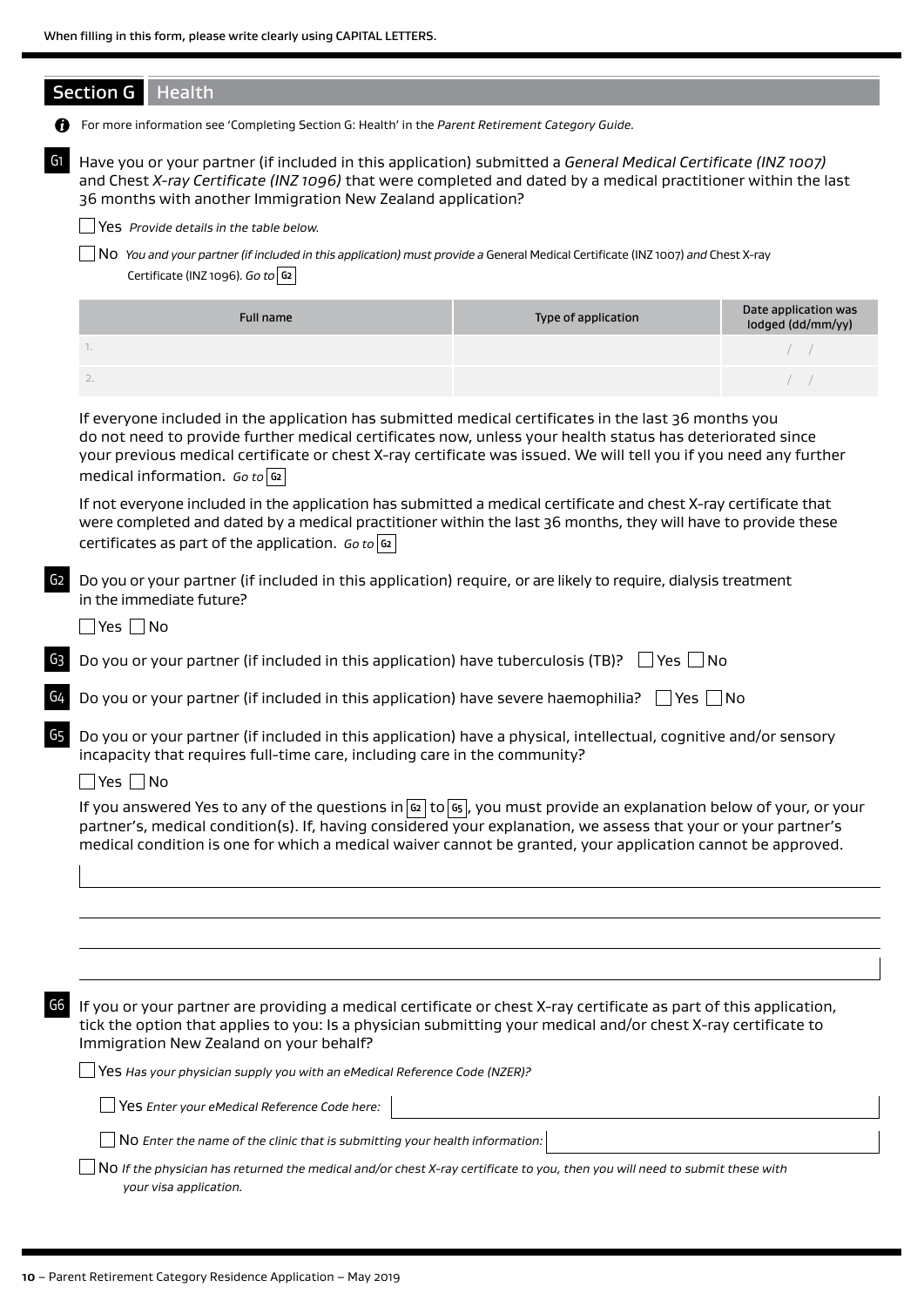## Section H Family requirements

You must have an adult child whose primary place of established residence is New Zealand who is either a New Zealand citizen, or holds a New Zealand resident visa.

#### Evidence you must provide

In addition to completing the questions below, you must submit evidence of your relationship to your adult child and evidence of their immigration status. If your adult child has spent significant periods of time outside of New Zealand, you must also provide evidence that New Zealand is their primary place of established residence.

|                | For more information see 'Completing Section H: Family requirements' in the Parent Retirement Category Guide (INZ 1171).                                                                                                                        |
|----------------|-------------------------------------------------------------------------------------------------------------------------------------------------------------------------------------------------------------------------------------------------|
| H1             | Do you have an adult child who is in New Zealand?<br>$\Box$ Yes Go to $H_2$<br>$\Box$ N0 You do not qualify for residence under Parent Retirement Category.                                                                                     |
| H <sub>2</sub> | Is your adult child a New Zealand citizen?<br>$\Box$ Yes Go to   h  <br>$\Box$ No Go to $H_3$                                                                                                                                                   |
| H <sub>3</sub> | Does your adult child hold a current New Zealand resident visa that isn't subject to requirements under s50<br>of the Immigration Act 2009?<br>$\Box$ Yes Go to   II  <br>No You do not qualify for residence under Parent Retirement Category. |
|                | Section I<br><b>Investment funds</b><br>You must have investment funds of at least NZ\$1 million, settlement funds of NZ\$0.5 million and an annual income                                                                                      |
|                | of NZ\$60,000.                                                                                                                                                                                                                                  |
|                | For more information about the questions in this section, see 'Completing Section I: Investment funds' in the Parent Retirement Category Guide.                                                                                                 |
| $\mathsf{L}$   | Do you have NZ\$1 million to invest in New Zealand for four years? □ Yes<br>- I No                                                                                                                                                              |
| 2              | What kind of investment do you propose undertaking? (Indicative proposal.)                                                                                                                                                                      |
|                |                                                                                                                                                                                                                                                 |
|                |                                                                                                                                                                                                                                                 |
| $\overline{3}$ | Can you demonstrate ownership of settlement funds of NZ\$0.5 million over and above the nominated funds<br>$\ln   \ln  ?$<br>$\Box$ Yes $\Box$ No                                                                                               |
| 14             | Can you demonstrate that you have an annual income of at least $NZ$60,000?$ $\Box$ Yes<br>l No                                                                                                                                                  |
| 15             | Who owns the funds you have nominated in $\boxed{n}$ ? $\boxed{ }$ You $\boxed{ }$ You and your partner                                                                                                                                         |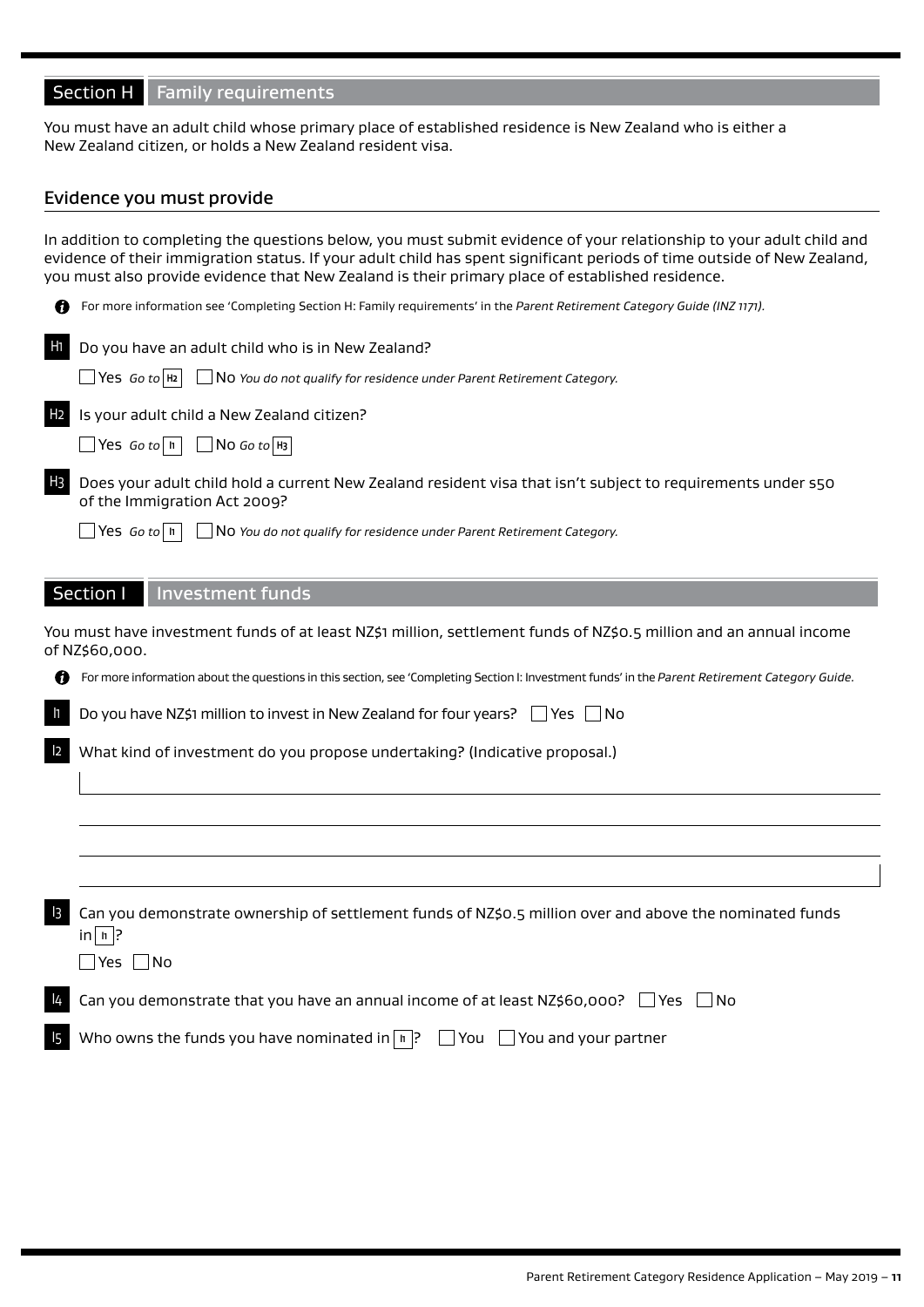## I6 Please show the type and location of the funds and/or assets that will be used for the purposes of the

#### investment funds, settlement funds and your annual income?

| Funds/Assets type (eg bank deposits) | Location (eg XXXX Bank) | Net value    | Value (NZ\$) |
|--------------------------------------|-------------------------|--------------|--------------|
|                                      |                         |              |              |
|                                      |                         |              |              |
|                                      |                         |              |              |
|                                      |                         |              |              |
|                                      |                         |              |              |
|                                      |                         |              |              |
|                                      |                         |              |              |
|                                      |                         |              |              |
|                                      |                         |              |              |
|                                      |                         |              |              |
|                                      |                         |              |              |
|                                      |                         |              |              |
|                                      |                         |              |              |
|                                      |                         |              |              |
|                                      |                         |              |              |
|                                      |                         | <b>Total</b> |              |

I7 Please explain how you earned or acquired your investment funds and/or assets. Continue on a separate sheet of paper if necessary.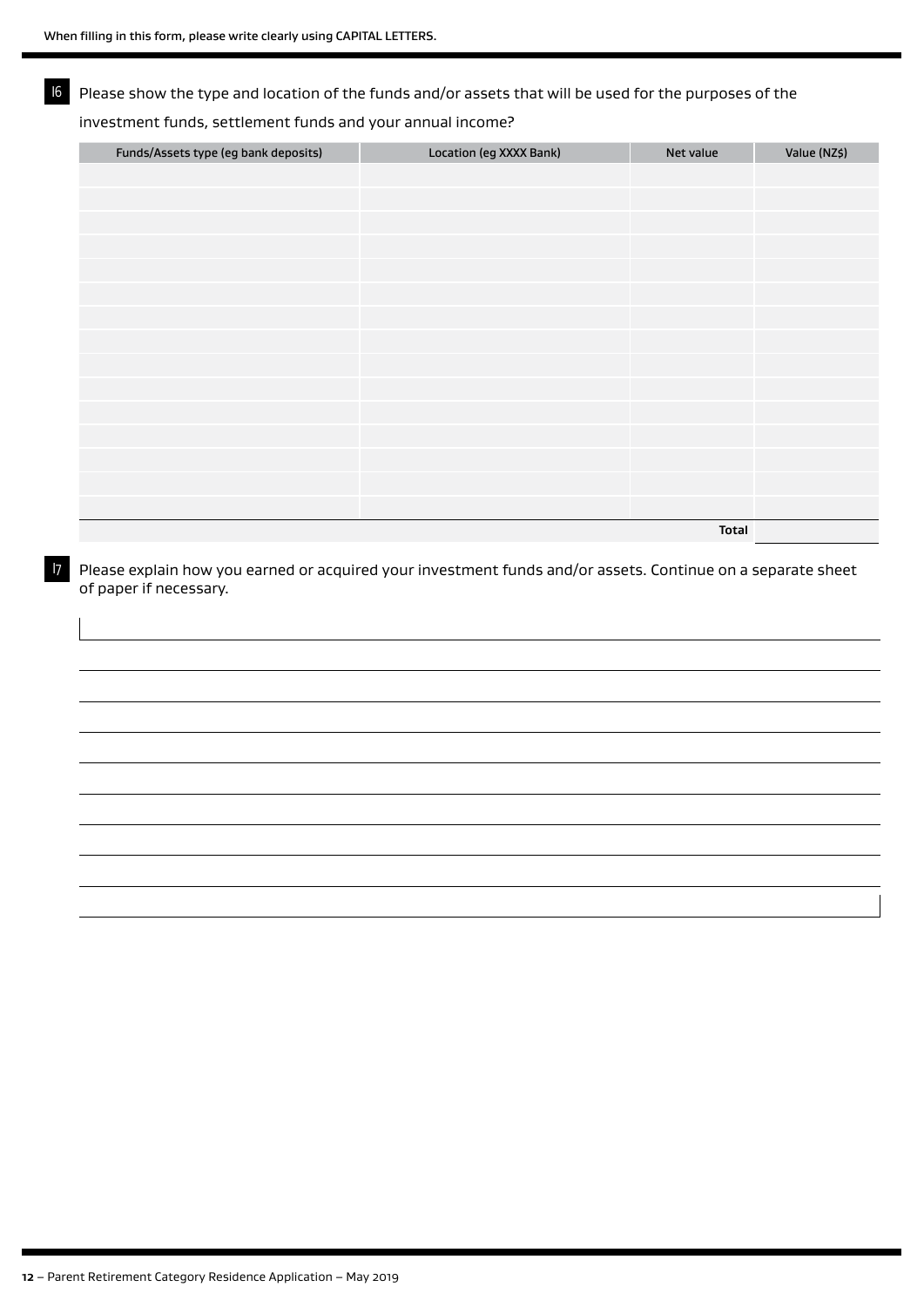$18$  Please list your earnings for at least the last five years and the sources of this income. Continue on a separate sheet of paper if necessary.

|                             |                                                                       | Income earned (after tax) \$NZ equivalent | Source of income                                                                                       |
|-----------------------------|-----------------------------------------------------------------------|-------------------------------------------|--------------------------------------------------------------------------------------------------------|
|                             |                                                                       |                                           |                                                                                                        |
|                             |                                                                       |                                           |                                                                                                        |
|                             |                                                                       |                                           |                                                                                                        |
|                             |                                                                       |                                           |                                                                                                        |
|                             |                                                                       |                                           |                                                                                                        |
|                             |                                                                       |                                           |                                                                                                        |
|                             |                                                                       |                                           |                                                                                                        |
|                             |                                                                       |                                           |                                                                                                        |
|                             |                                                                       |                                           |                                                                                                        |
|                             |                                                                       |                                           |                                                                                                        |
|                             |                                                                       |                                           | Were any of the funds and/or assets you nominated at $[6]$ gifted to you?                              |
| $\Box$ Yes. Provide details |                                                                       |                                           |                                                                                                        |
|                             |                                                                       |                                           |                                                                                                        |
| $\Box$ No. Go to $\Box$ .   |                                                                       |                                           |                                                                                                        |
|                             | If Yes, please explain how your donor earned or acquired these funds. |                                           |                                                                                                        |
|                             |                                                                       |                                           |                                                                                                        |
|                             |                                                                       |                                           |                                                                                                        |
|                             |                                                                       |                                           |                                                                                                        |
|                             |                                                                       |                                           |                                                                                                        |
|                             |                                                                       |                                           |                                                                                                        |
|                             |                                                                       |                                           |                                                                                                        |
|                             |                                                                       |                                           |                                                                                                        |
|                             |                                                                       |                                           |                                                                                                        |
|                             |                                                                       |                                           |                                                                                                        |
|                             |                                                                       |                                           |                                                                                                        |
|                             |                                                                       |                                           |                                                                                                        |
|                             |                                                                       |                                           |                                                                                                        |
|                             |                                                                       |                                           |                                                                                                        |
|                             |                                                                       |                                           | Please list below the documents you have provided to support the claims you have made in this section. |
|                             |                                                                       |                                           |                                                                                                        |
|                             |                                                                       |                                           |                                                                                                        |
|                             |                                                                       |                                           |                                                                                                        |
|                             |                                                                       |                                           |                                                                                                        |
|                             |                                                                       |                                           |                                                                                                        |
|                             |                                                                       |                                           |                                                                                                        |
|                             |                                                                       |                                           |                                                                                                        |
|                             |                                                                       |                                           |                                                                                                        |
|                             |                                                                       |                                           |                                                                                                        |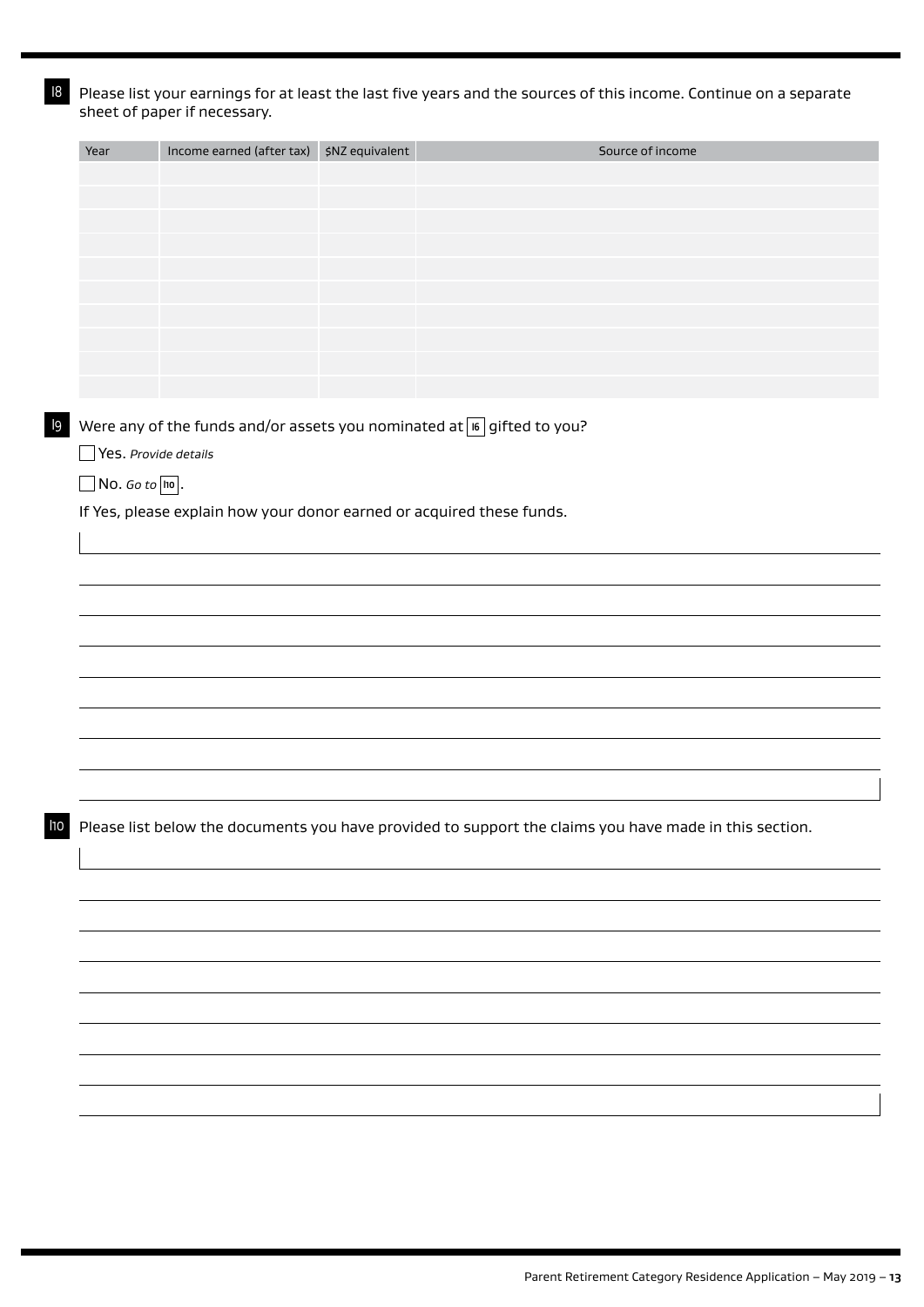#### Section J Declaration

The principal applicant and any partner who is included in this application must agree to the following terms and conditions and sign the declaration space below. Please ensure you understand the declarations below before you sign and agree to them.

I understand that if I make any false statements or provide any false or misleading information, or have changed or altered this form in any material way after it has been signed, my application for residence may be declined, and I may lose any right of appeal of the decision to decline the application. I may become liable for deportation. I may also be committing an offence and I may be imprisoned. I have provided true and correct answers to the questions in this form.

I have listed all my family members, including any adopted by law or by custom and my grandparents or legal guardians (if any) if both my parents are deceased, and understand that the non-declaration of any family members may result in that family member not being recognised as part of my family in future applications.

I will inform Immigration New Zealand of any relevant fact or change of circumstances that may (i) affect the decision on my application for a visa, or (ii) affect the decision to grant entry permission based on the visa for which I am applying.

I declare that there are no matters or warrants outstanding, or investigations of any kind, which could have any current or future effect on the assessment of my good character, or the good character of any other persons included in this application.

I authorise Immigration New Zealand to make any enquiries it deems necessary regarding the information provided on this form and/or accompanying documentation, and to share this information with other government agencies (including overseas agencies) to the extent necessary to make decisions about my immigration status.

I authorise any agency whether in New Zealand or overseas, including but not limited to border or immigration agencies, education providers, financial institutions, foreign embassies, government authorities, healthcare providers, police or other law enforcement agencies, that holds information (including personal information) related to information on this form and/or accompanying documentation to disclose that information to Immigration New Zealand.

I authorise Immigration New Zealand to provide information about my health and my immigration status to any health service agency. I authorise any health service agency to provide information about my health to Immigration New Zealand.

I accept that any advice given to me by Immigration New Zealand before submitting this application was intended to assist me, and acting on that does not mean that any later application for residence will be granted.

I understand that if I have received immigration advice from an immigration adviser and if that immigration adviser is not licensed under the Immigration Advisers Licensing Act 2007 when they should be, Immigration New Zealand will return my application.

Should my residence application be approved, I understand that my resident visa will be subject to a condition imposed under section 49(1) of the Immigration Act 2009. This condition will be that I retain the investment in New Zealand for four years.

I declare that the funds I have nominated in this application were lawfully earned or acquired and that I will transfer them to New Zealand according to the requirements of the Parent Retirement Category.

#### Signature of principal applicant

|                                      | Date $\vert_{\text{D} \vert \text{D} \vert \text{I}^{\text{M}} \vert \text{M} \vert \text{I}^{\text{Y}} \vert \text{Y} \vert \text{Y} \vert \text{Y}}$ |
|--------------------------------------|--------------------------------------------------------------------------------------------------------------------------------------------------------|
| Signature of partner (if applicable) |                                                                                                                                                        |
|                                      | .<br> צן צן צן צון <u>אן און סן</u> ב<br>Date $ _n$                                                                                                    |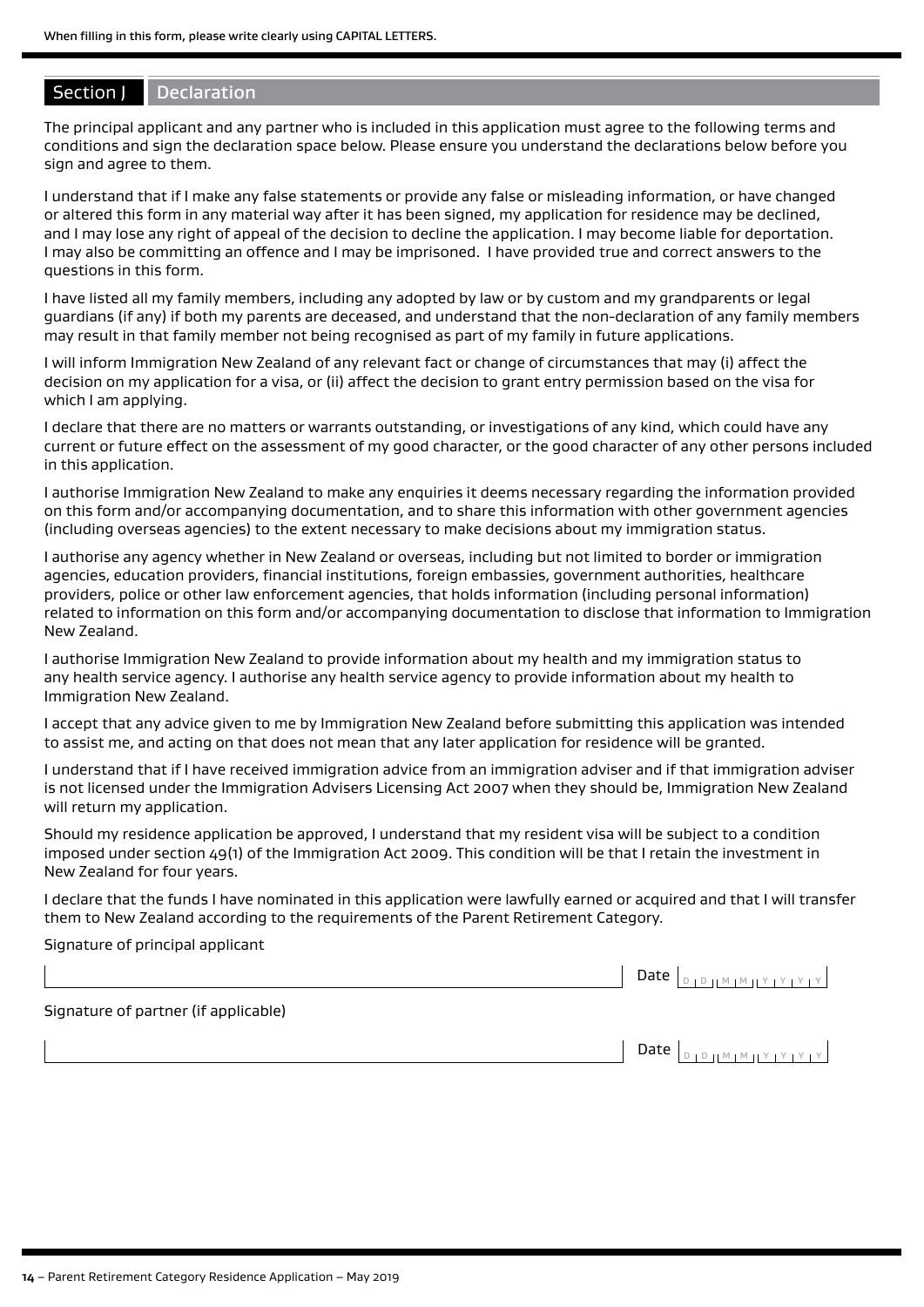## **Section K** Immigration adviser's details

|                | advisers within an organisation to act on their behalf at $\mathbb{E}_4$ , only the person named at $\mathbb{E}_2$ must complete this<br>section. If the applicant does not have an immigration adviser, this section does not have to be completed.                              |
|----------------|-----------------------------------------------------------------------------------------------------------------------------------------------------------------------------------------------------------------------------------------------------------------------------------|
| К1             | Tick the one option that applies to you                                                                                                                                                                                                                                           |
|                | I am a licensed immigration adviser under the New Zealand Immigration Advisers Licensing Act 2007. Go to $\kappa$                                                                                                                                                                 |
|                | I am exempt from licensing under the New Zealand Immigration Advisers Licensing Act 2007. Go to $ s $                                                                                                                                                                             |
|                | If you are unlicensed when you should be licensed under the Immigration Advisers Licensing Act 2007, Immigration New Zealand will return<br>your client's application. It is an offence to provide immigration advice without holding a licence, unless you are exempt.           |
| K <sub>2</sub> | Licensed advisers. Please provide your licence details.                                                                                                                                                                                                                           |
|                | Licence type                                                                                                                                                                                                                                                                      |
|                | $\Box$ full $\Box$ provisional<br>$\Box$ limited. List conditions specified in the register.                                                                                                                                                                                      |
|                |                                                                                                                                                                                                                                                                                   |
|                |                                                                                                                                                                                                                                                                                   |
|                |                                                                                                                                                                                                                                                                                   |
|                | Licence number $ 2,0 $<br>Go to Section L: Declaration by person assisting the applicant                                                                                                                                                                                          |
| K3             | Exempt from licensing. Tick one box below to show why you are exempt from licensing.                                                                                                                                                                                              |
|                | I provided immigration advice in an informal or family context only, and I did not provide the advice<br>systematically or for a fee.                                                                                                                                             |
|                | I am a New Zealand member of Parliament or member of their staff and I provided immigration advice<br>as part of my employment agreement.                                                                                                                                         |
|                | I am a foreign diplomat or consular staff.                                                                                                                                                                                                                                        |
|                | I am an employee of the New Zealand public service and I provided immigration advice within the scope<br>of my employment agreement.                                                                                                                                              |
|                | I am a lawyer and I hold a current practising certificate as a barrister or as a barrister and solicitor of the<br>High Court of New Zealand.                                                                                                                                     |
|                | I am employed by, or I am working as a volunteer for, a New Zealand community law centre where at least<br>one lawyer is on the employing body of the community law centre or is employed by or working as a volunteer<br>for the community law centre in a supervisory capacity. |
|                | I am employed by, or I am working as a volunteer for, a New Zealand citizens advice bureau.                                                                                                                                                                                       |
|                | Go to Section L: Declaration by person assisting the applicant.                                                                                                                                                                                                                   |

**This section must be completed by the applicant's immigration adviser. If the applicant has authorised all**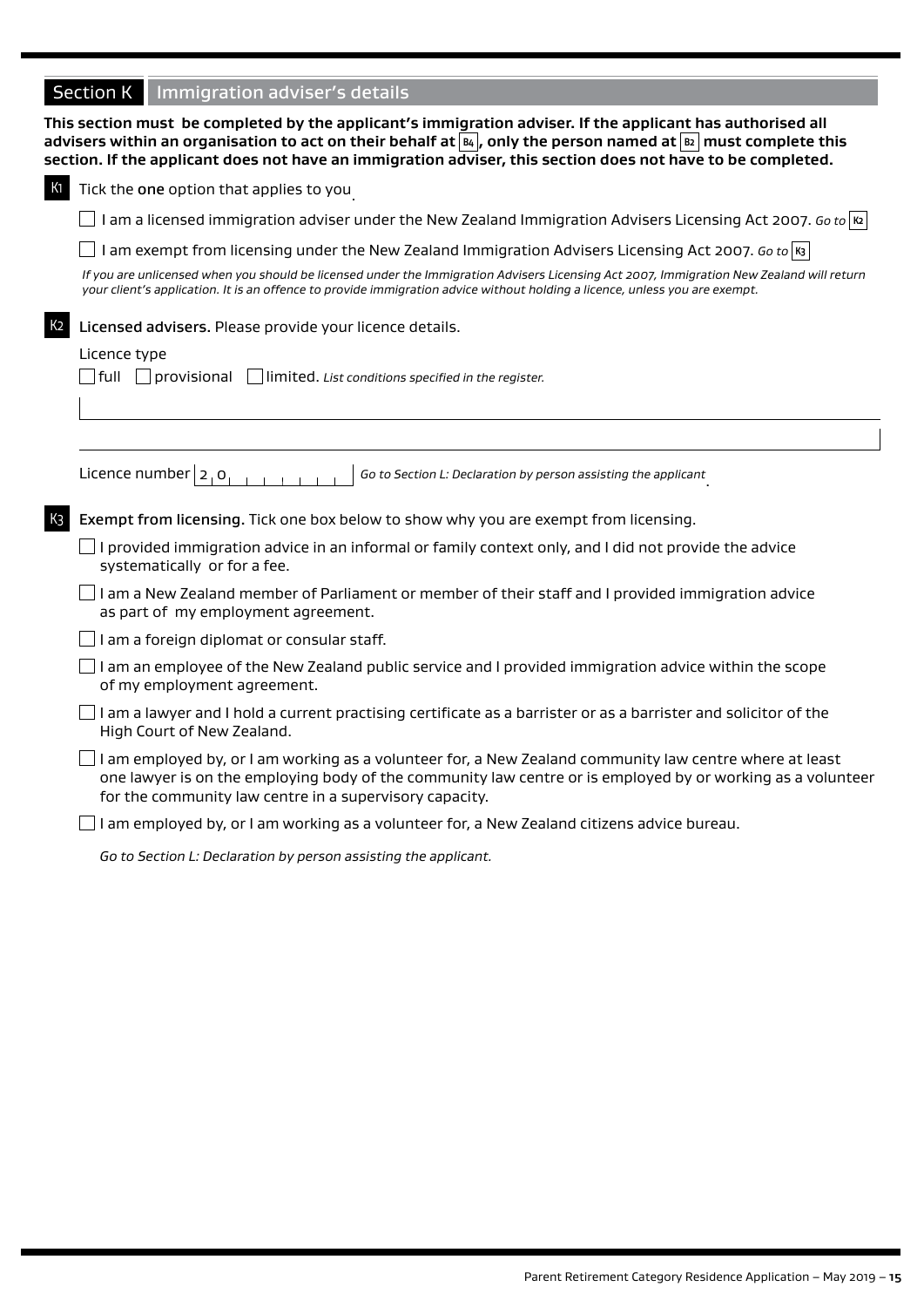#### Section L Declaration by person assisting the applicant

This section must be completed and signed by the applicant's immigration adviser, or by any person who has assisted the applicant by providing immigration advice, explaining, translating, or recording information on the form for the applicant. If the applicant does not have an immigration adviser, and no one helped the applicant to fill in this form, this section does not have to be completed.

*If you are unlicensed when you should be licensed under the Immigration Advisers Licensing Act 2007, Immigration New Zealand will return your client's application. It is an offence to provide immigration advice without holding a licence.*

*For more information, go to the Immigration Advisers Authority website www.iaa.govt.nz, or email info@iaa.govt.nz or write to them at PO Box 6222, Wellesley Street, Auckland 1141, New Zealand.*

|                                               | Name and address of person assisting applicant. $\Box$ Same as name and address given at $\boxed{^{B2}}$ , or $\Box$ as below. |
|-----------------------------------------------|--------------------------------------------------------------------------------------------------------------------------------|
| Family/last name                              | Given/first name(s)                                                                                                            |
|                                               |                                                                                                                                |
| Organisation name (if applicable) and address |                                                                                                                                |

| For help search: www.nzbn.govt.nz |  |  |  |  |  |  |  |  |
|-----------------------------------|--|--|--|--|--|--|--|--|

| Telephone (daytime) |       | Telephone (evening) |  |
|---------------------|-------|---------------------|--|
| Fax                 | Email |                     |  |

I understand that after the applicant has signed this form it is an offence for me to change or add further information, or change or add any documents attached to the form, without making a statement identifying what information or material has been changed, added or attached and by whom. If I make these changes or additions, I must state on the form what they were, who made them and the reason they were made.

I understand that the maximum penalty for this offence is a fine of up to NZ\$100,000 and/or a term of imprisonment of up to seven years.

I certify that the applicant asked me to help them complete this form and any additional forms. I certify that the applicant agreed that the information provided was correct before signing the declaration.

 $\Box$  I have **assisted** the applicant as an interpreter/translator

 $\Box$  I have **assisted** the applicant with recording information on the form

I have **assisted** the applicant in another way. *Please specify* 

 I have **provided immigration advice** (as defined in the Immigration Advisers Licensing Act 2007) and my details in Section K: Immigration adviser's details are correct.

Signature of person assisting  $\begin{pmatrix} 1 & 0 & 0 \end{pmatrix}$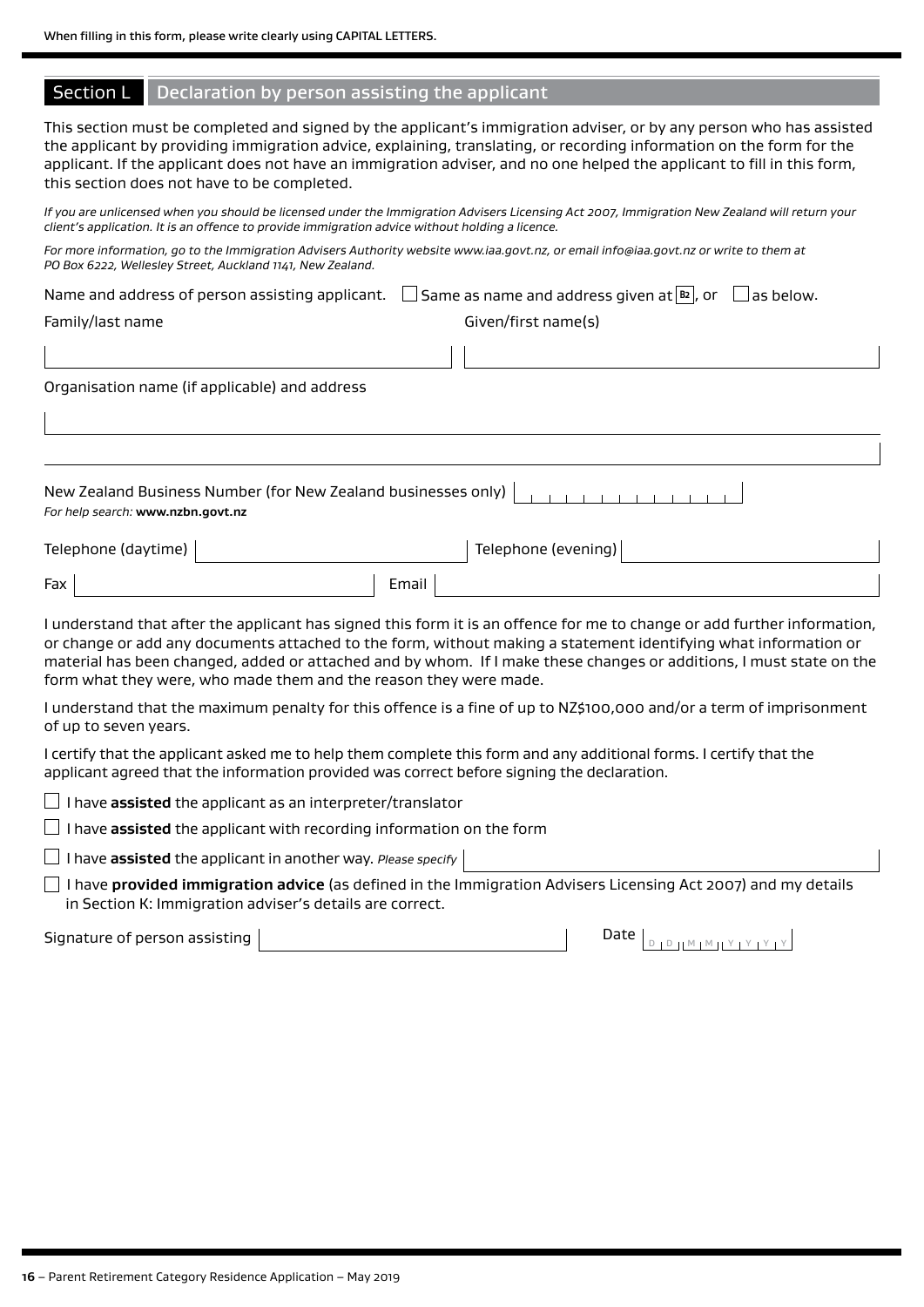## About the information you provide

#### Deciding whether you are eligible for a visa

Immigration New Zealand collects the information about you on this form to decide whether you are eligible for residence in New Zealand. We may also use the information to contact you for research purposes or to advise you on immigration matters.

Collecting the information is authorised by the Immigration Act 2009 and the Immigration Regulations made under that Act. You do not have to provide the information, but if you do not we are likely to decline your application.

#### Deciding whether you are eligible to board a flight to New Zealand

The information we collect may also be used to determine whether you are allowed to board a flight to New Zealand. We will not share your personal information with airline check-in agents; however, we will send a boarding message to the airline check-in agent based on the information you have provided in this form.

Immigration New Zealand may also share the information you have provided with other government agencies that are entitled to it by law, or with other agencies (as you have agreed in the declaration).

You are able to ask for the information we hold about you and have any of it corrected if you think it is necessary. The address of Immigration New Zealand is PO Box 1473, Wellington 6140, New Zealand. This is not where your application should be sent.

#### Other documents you may wish to send

You may wish to send other documents or information so that we can consider it with this application. Send photocopies only (not original documents), as these documents will not be returned to you. If we need to see an original document, you will be asked to produce it later.

#### For more information

If you have questions about completing the form:

- see our website www.immigration.govt.nz/ contactus, or
- telephone our call centre on 0508 558 855 (within New Zealand).

#### Returning your documents

Please return documents to me by secure post at the address given at:

|  |  | ٠ |
|--|--|---|
|--|--|---|

 $\Box$  B<sub>2</sub>

|                                     | <b>Application checklist</b>                                                                               |                      |
|-------------------------------------|------------------------------------------------------------------------------------------------------------|----------------------|
| <b>OFFICE</b><br><b>USE</b><br>ONLY | Information and documents you must supply                                                                  | CHECK<br><b>LIST</b> |
|                                     | I have completed and signed the application form.                                                          |                      |
|                                     | I have provided my application fee and immigration levy.                                                   |                      |
|                                     | I have attached photocopies of the identity pages<br>of my passport(s).                                    |                      |
|                                     | I have attached two recent passport-size photographs of<br>myself and each applicant.                      |                      |
|                                     | I have attached evidence related to my adult child and their<br>immigration status.                        |                      |
|                                     | I have attached evidence of my nominated investment funds<br>and settlement funds.                         |                      |
|                                     | I have attached evidence of my annual income.                                                              |                      |
|                                     | I have attached my marriage certificate (if applicable).                                                   |                      |
|                                     | I have attached appropriate evidence to show that my<br>partnership is genuine and stable (if applicable). |                      |
|                                     | I have attached my/our full birth certificate(s).                                                          |                      |
|                                     | I have attached my/our police certificate(s).                                                              |                      |
|                                     | I have attached my/our completed medical and chest X-ray<br>certificates if required.                      |                      |

Please forward your completed application to:

Immigration New Zealand PO Box 50728 Porirua 5240 New Zealand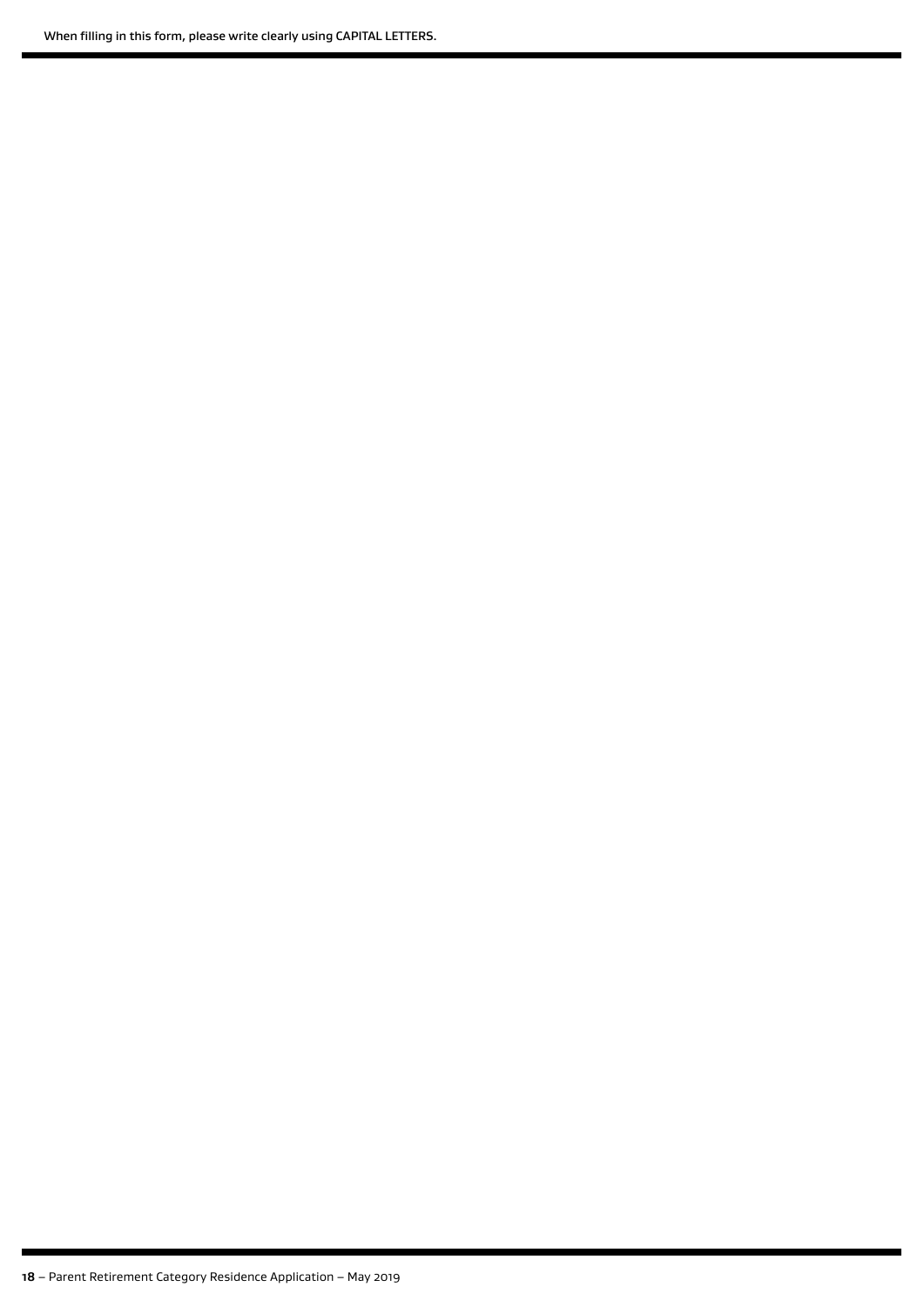

Section M Paying your application fee and immigration levy

To find out how much to pay, where to send your application, and how long a decision may take, see **www.immigration.govt.nz/fees**.

#### Your application fee and immigration levy

Amount you are paying:

Amount

**Currency** *(eg. NZD, USD, RMB)*

Application number *(office use only)*

## Preferred methods of payment

We recommend that you use one of the following methods of payment for better security and faster processing:

 $\Box$  Bank cheque/bank draft

Credit card (choose one)

Mastercard Visa

SWITCH card (UK only) *SWITCH card issue number*

*Name of cardholder*

*Card number*

| CVC/CVV number |  |
|----------------|--|
|                |  |

*Note: Your CVC/CVV number is the three-digit number found on the signature strip on the back of your credit card.*

| $\angle$ xpiry date $ _{D+D+1}$ M $ _{M+1}$ Y $ _{Y+Y+Y+Y+Y+T}$ |  |  |  |  |  |  |  |  |  |
|-----------------------------------------------------------------|--|--|--|--|--|--|--|--|--|
|-----------------------------------------------------------------|--|--|--|--|--|--|--|--|--|

#### Signature of cardholder

| $Date \mid$<br>.<br>ך צן צן צן אן און סו<br>л. |  |
|------------------------------------------------|--|

## Other methods of payment

Personal cheque. *Note that we will hold your application for 10 working days to allow the cheque to be cleared.*

#### **We do not accept money orders or cash.**